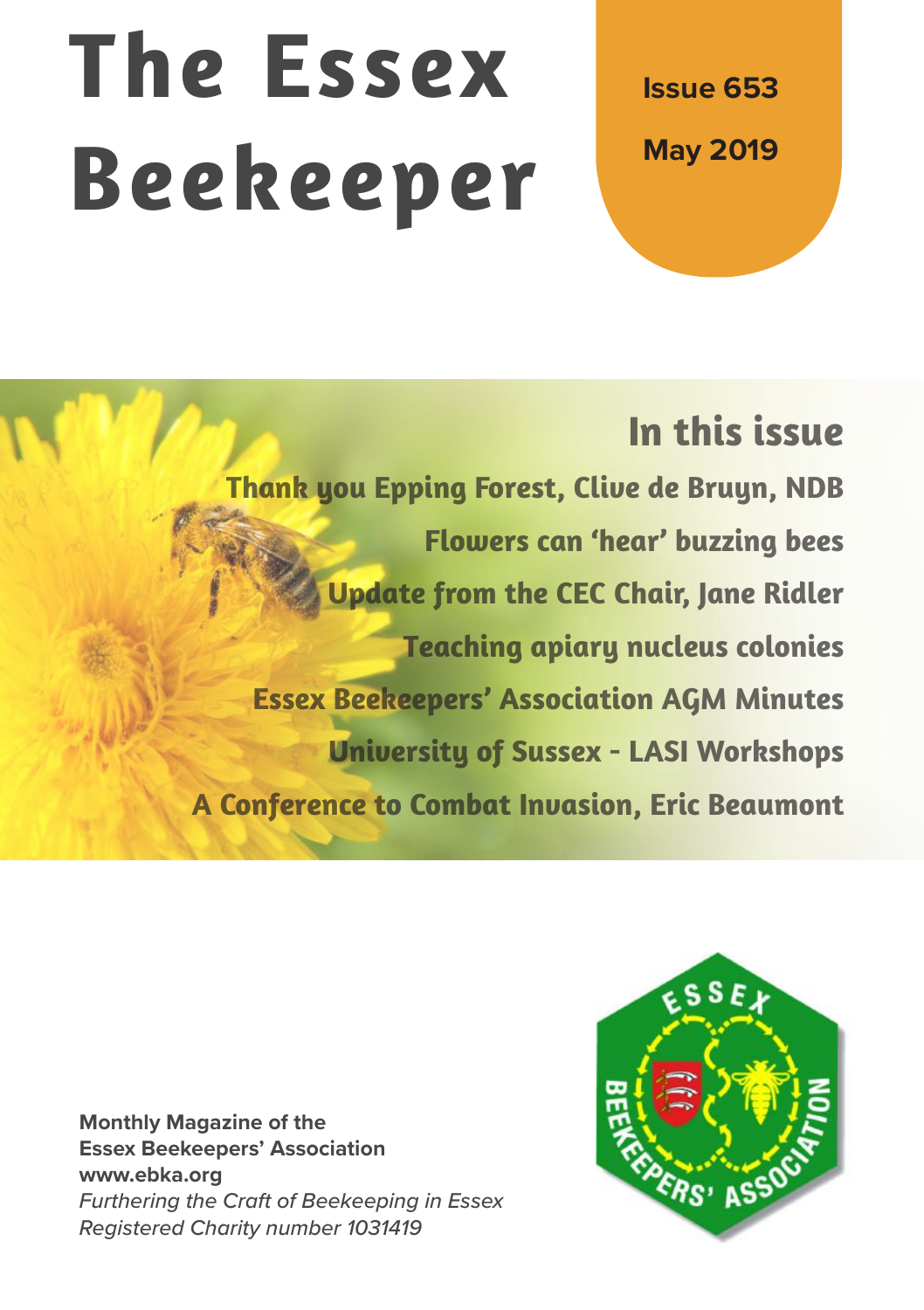## **Thank you Epping Forest**

By Clive de Bruyn, NDB

I was told by the Braintree secretary, Jan French, of a meeting<br>organised on Sunday 24th March by Epping Forest division of EBKA. The day was to be spent considering the Asian Hornet Invasion (How to do, what and when). In spite of a busy schedule I felt it was a meeting I could not miss.

The venue, Copped Hall was quite thought-provoking itself. I had often seen the building from the M25 but Sunday was my first visit. My appetite was aroused enough to want a follow up just to visit the house and grounds.

I was pleased that I made the time to attend as I found the material presented by the four speakers listed below most useful. Each had something worthwhile to say in the context of their experience and background.

| <b>Andrew Durham</b> | A Cambridge beekeeper with knowedge of<br>the history, life cycle and practical control<br>measures used.                      |
|----------------------|--------------------------------------------------------------------------------------------------------------------------------|
| <b>Bob Hogge</b>     | A Jersey beekeeper with direct experience<br>of the hornet.                                                                    |
| <b>Peter Davies</b>  | A RBI from S.W. England who explained the<br>current NBU strategy and experience as<br>well as what could happen in the future |
| <b>Stephen Auty</b>  | A commercial beefarmer from Wiltshire who<br>described the setting up of an Asian Hornet<br><b>Action Team</b>                 |

The capacity audience were given a general outline of the Asian hornet's lifestyle. The difference between it and our own European hornet were stressed. Something the media has not appreciated. Many supposed pictures of the Asian hornet are in fact wrong.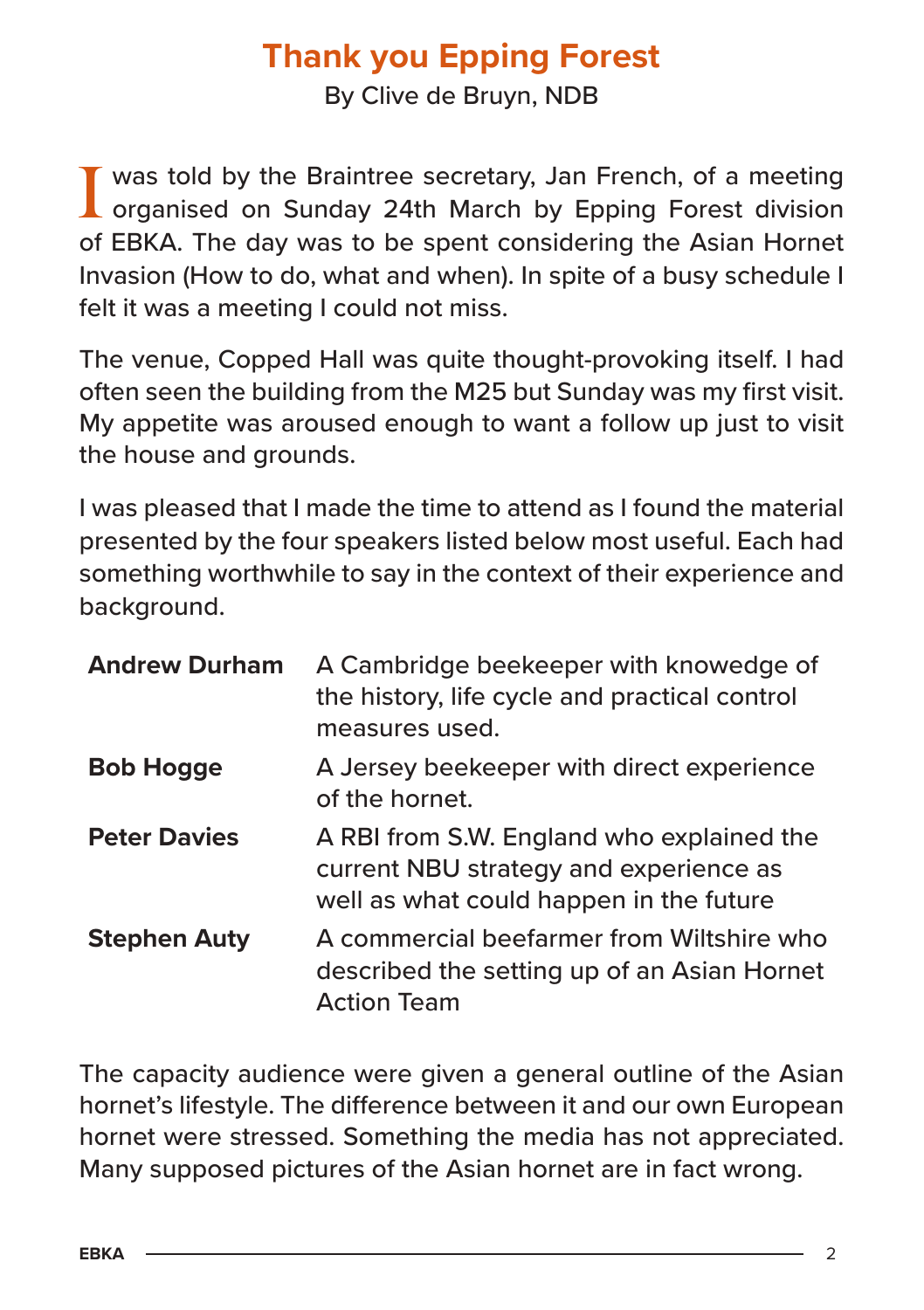#### **Briefly**

The Asian hornet that has invaded Europe is Vespa velutina. There are up to 13 sub species of velutina. The one we have is V. velutina nigrithorax. It is smaller than the European hornet Vespa crabro although it has the same wing length (greater agility). Its body is smaller, more black than yellow, with distinctive yellow legs.

A much better description is available through the Asian Hornet Watch. Free encapsulated mini-posters were given out at the end of the talk. More information is available on the internet (www. nonnativespecies.org).

#### **Spread**

From the first discovery in 2016 at Tetbury Gloucestershire there have been, so far, 13 confirmed sightings of the Asian hornets in England and 6 nests have been destroyed. Nine of these sightings



Peter Davies holding a model of an Asian hornet, by Clive de Bruyn

occurred last year; in Lancashire, Hull, Cornwall, Hampshire, Surrey and Kent (these are only the hornets that have been found).

From its original entry into France in 2004 Vespa velutina has since spread rapidly across Europe, facilitated by suitable climatic conditions and the ability of a single nest to disperse many mated queens over a large area. There is no reason to doubt that it can survive in England. How far north it will go depends on the weather. With climate change it may even move up into Scotland.

A single Asian hornet has been found in Scotland. It is assumed that it was a hitch hiker and not from a nest in Scotland.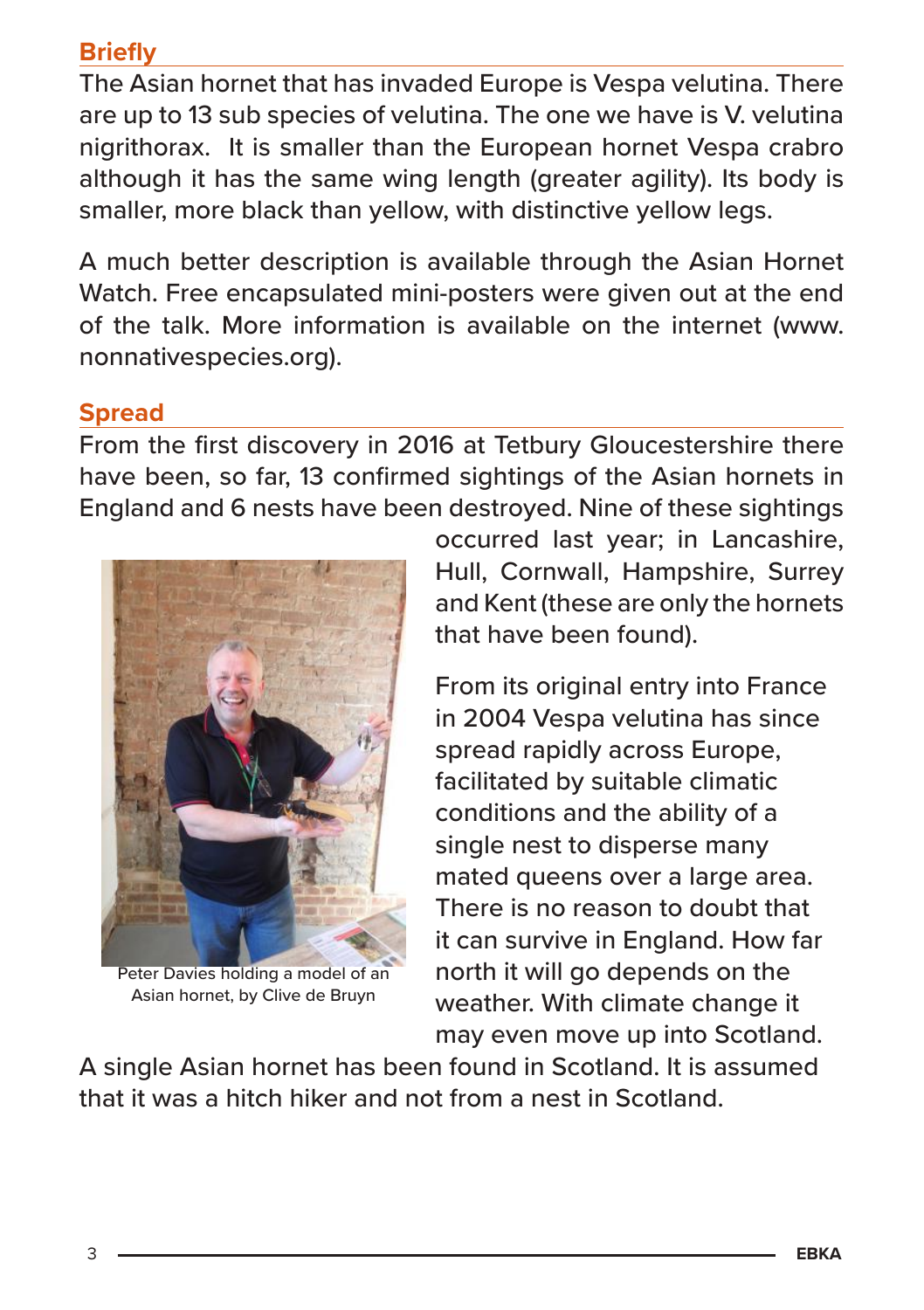#### **Life cycle**

V. velutina colonies are initiated by a single fertilised foundress who builds a nest and rapidly lays eggs. The queen is alone and vunerable at this "queen colony stage". From spring to summer hundreds of thousands of hornets are produced. . At the end of the summer, each successful nest produces multiple queens, which are mated and hibernate over winter There are a multitude of hiding places for queens which gives rise to many possible incursions into new territories through unconsciously human traffic.

#### **Control**

There was a lot of discussion from all the speakers about the various strategies that have been tried. Far more than I can describe in this short article. It remains to be seen which techniques work best. The pros and cons of various traps and baits were talked about. My opinion is that beekeepers in England should be experimenting with traps themselves. I am particularly keen not to victimize Vespa crabro.

#### **Strategies**

Different approaches were necessary at different times of the year. Several strategies used in France were shown. I will be trying these to see what side effects they would have on the honeybees. In an apiary the following tactics were advocated:

- Grow the grass up in front of hives to disrupt hornets
- Group hives together (single hives more vulnerable)
- Maintain strong colonies
- From August on reduce entrances.
- Kill the hornets at the hive with a badminton racket (I have seen this in China)

It was even suggested that hens should be trained as guards to catch the hornets hovering at the hive entrance. The most alarming suggestion was that the nests should be found and shot down (this does not work as the hornets merely rebuild).

The Department for Environment, Food and Rural Affairs (DEFRA) is currently trying to prevent a nationwide Asian hornet invasion,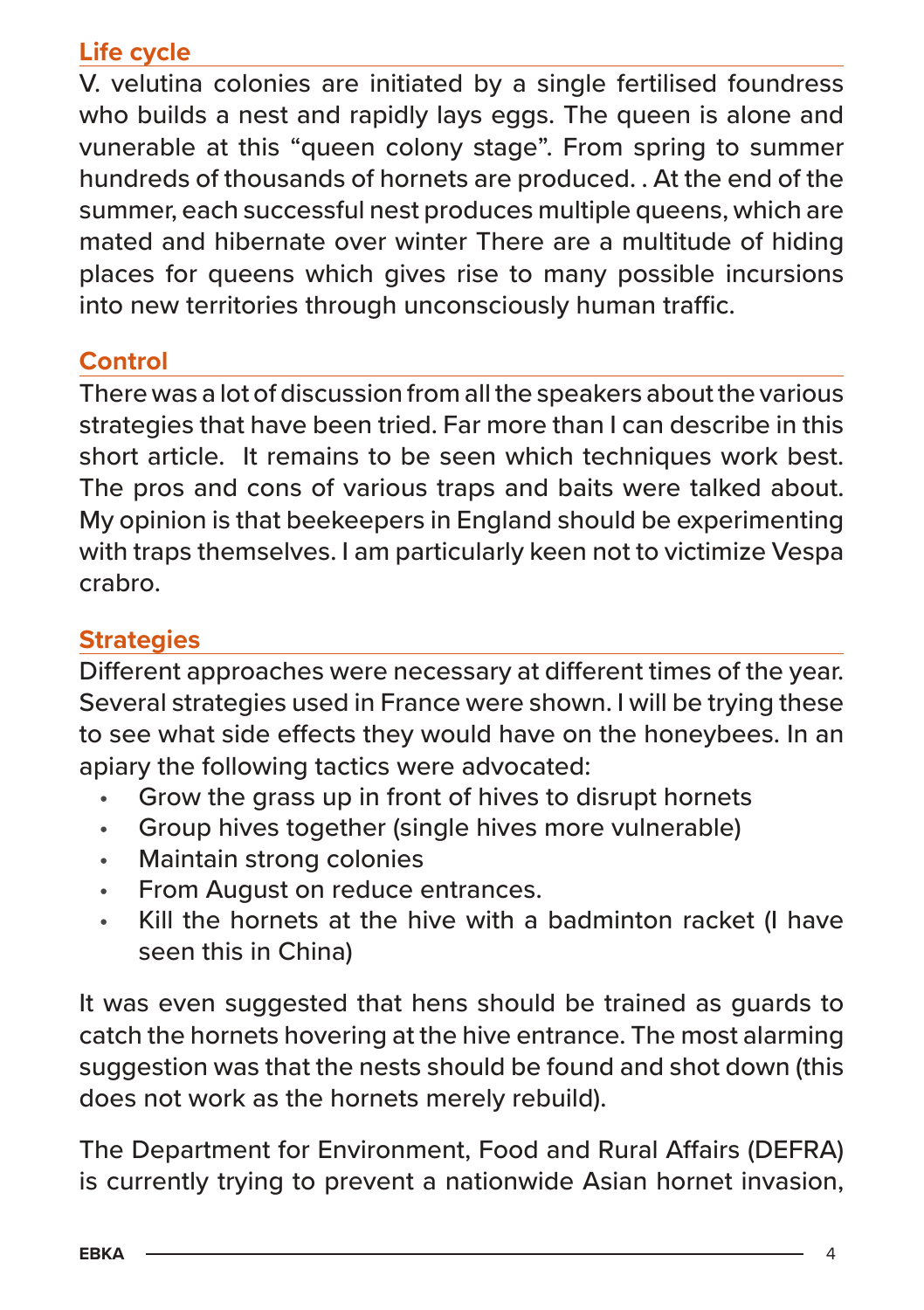through eradication of individuals and nests. But if the species becomes established in the UK, it is likely there is very little that could be done about it.

The Asian hornet is very defensive and specially trained pest controllers wearing appropriate protection can currently destroy nests by injecting the chemical Fibrinol.

There are moves to restrict the use of this chemical because of its effect in the environment. The NBU may be able to acquire a special licence.

In France the fire brigade was involved in destroying nests until there were so many nests that it interfered with their firefighting. Who is going to take on this work in England?

Research is carrying on with female pheromone traps and other ploys. In the short term bees and beekeepers are in for an interesting time. I am encouraged to hear that beekeeping is still being carried on in France. Beekeepers there are some years ahead of us. They were unprepared. We need not be.

The general public and beekeepers should gen up on the Asian hornet what it does and how we can curb it.

Is Essex going to form an Asian Hornet Action Team?

Thank you again Epping Forest for getting the ball rolling.

## **Flowers can 'hear' buzzing bees**

By The Ipswich & East Suffolk Beekeepers' Association, via eBees

bee buzzing near a plant causes the flower to increase the concentration of nectar it produces, ready for the bee when it lands on the flower. Experimenters have shown that playing a recording of a buzzing bee near an evening primrose plant causes it to produce sweeter nectar within three minutes.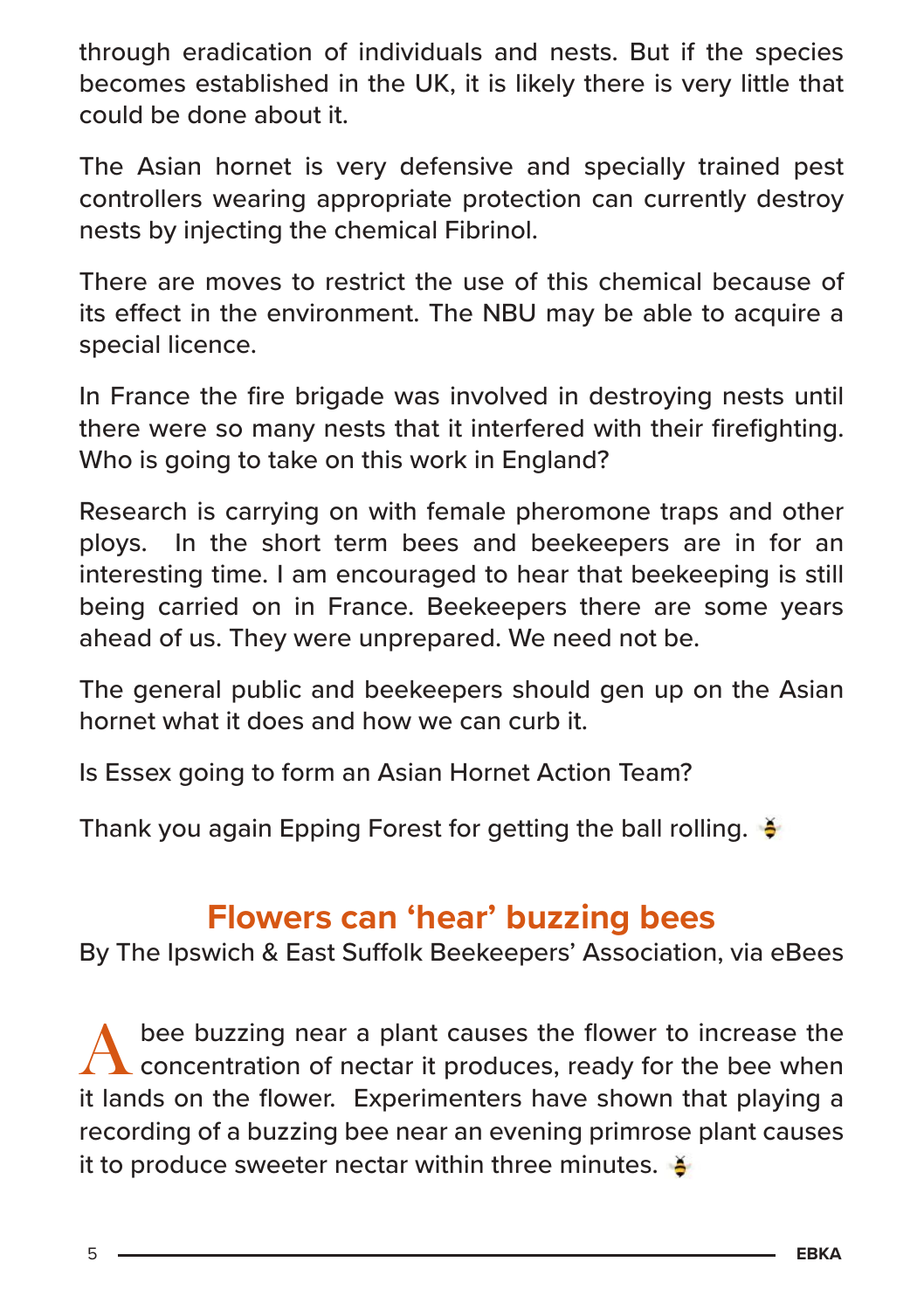# **Divisional meetings around the County**

#### **Meetings in May 2019**

*02* **20:00-22:00 - Honey - From hive to jar - Mike Barke, Harlow Division**

*Harlow, CM19 5NU*

*02* **20:00-22:00 - Tom Keeper and Roger Honey, Beekeeping Experiences, Romford Division**

> *Chadwick Hall, Gidea Park,Romford*

*18* **14:30-16:30 - Queen Rearing and Grafting Practical 1, Saffron Walden Division**

> *Great Easton, Dunmow CM6 2HD*

*18* **14:30-15:30 - Knowledge of forage, Epping Forest Division**

*Wansted, London, E11 2LN*

#### *20* **19:30-21:00 - Monthly meeting, swarm control, Chelmsford Division**

*The Link Trinity Methodist Church, Chelmsford*

#### *20* **UN World Bee Day**



*22* **19:30-21:30 - 'Show Preparation' by Jim McNeill and Jean Smye, Southend Division**

> *WI Hall, Bellingham Lane, Rayleigh, SS6 7ED*

*28* **18:30-20:00 - Queen Rear-ing and Grafting Practical 2, Saffron Walden**

> *Great Easton, Dunmow, CM6 2HD*

#### **Meetings in June 2019**

*01* **14:30-16:30 - Queen rearing and grafting practical 3, Saffron Walden Division**

> *Great Easton, Dunmow, CM6 2HD*

*05* **18:30-20:00 - Shook swarm & Bailey comb change with Jane & Richard Ridler, Saffron Walden Division**

> *Sewards End, Saffron Walden, CB10 2LF*

*06* **20:00-22:00 - Bee stings by David McCorkindale, Harlow Division**

*Harlow, CM19 5NU*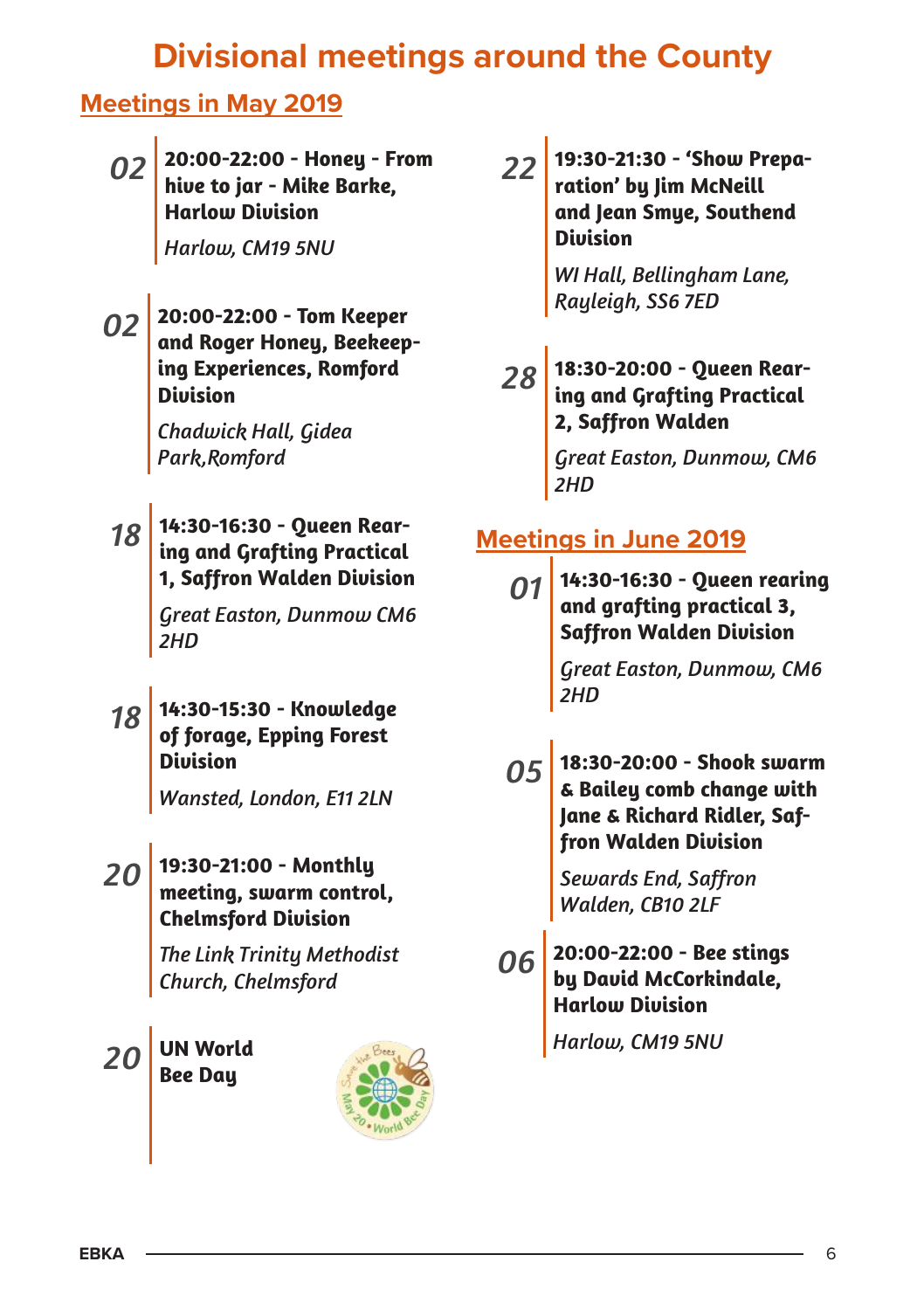|                | 14.30 - Brood inspection<br>and microscopy with Jane<br>& Richard Ridler, Saffron<br><b>Walden Division</b>             | 23 Blackwater Show, Maldon<br>Division<br>Great Chigborough                                                      |  |
|----------------|-------------------------------------------------------------------------------------------------------------------------|------------------------------------------------------------------------------------------------------------------|--|
|                | Sewards End Hall, CB10 2LG<br>15   18:00 - Queen finding<br>marking & clipping session,<br><b>Chelmsford Division</b>   | Global Honeys and Honey<br>Tasting, by Paul Kelly,<br>Southend Division<br>Address: tbc                          |  |
|                | Divisional Apiary, Hylands<br>Park, Chelmsford                                                                          | 29 Apiary meeting: beehives<br>needn't cost the earth and<br>new honey processing room                           |  |
| 15             | 14:30-15:30 -Dealing with<br>a colony from hell, Epping<br><b>Forest Division</b>                                       | Castle Camps, CB21 4TW                                                                                           |  |
|                | Wansted, London, E11 2LN                                                                                                | And now for something com-<br>pletely different                                                                  |  |
| 16             | 14:30-16:30 - Garden party<br>& talk by Howard Jones,<br><b>Project Manager, Orchards</b><br>East, Saffron Walden Divi- | How well do you know the London<br>Underground system?<br>Here's a little quiz to see if you can                 |  |
|                | sion<br>Little Easton, Dunmow                                                                                           | identify these stations. Example:<br>Monarch is angry<br><b>Answer: Kings Cross</b>                              |  |
|                | 19:30-21:00 - Monthly<br>Meeting - making up nucs,<br><b>Chelmsford Division</b>                                        | Questions<br>Make 'em sick<br>1.<br>2.<br>Monks with dirty hands                                                 |  |
|                | <b>The Link Trinity Methodist</b><br>Church, Chelmsford                                                                 | 3.<br>A road with a betting shop<br>4.<br><b>Ecological vicars</b><br>5.<br><b>Richard Whittington's Des Res</b> |  |
| 2 <sub>C</sub> | 09:00-16:00 - Bee health<br>day, Romford Division                                                                       | Charred quercus robur<br>6.<br>7.<br>Dorian's domain<br>8.<br>Passports please                                   |  |
|                | The Milennium Centre. The<br>Chase, Dagenham Road,                                                                      | 9.<br>Cockney rabbit 'ole<br>$10$ $M$ oof woof                                                                   |  |

10. Woof woof

Answers 1. Turners Green, 2. Blackfriars, 3. Ladbroke Grove, 4. Parsons Green, 5. Mansion House, 6. Burnt Oak, 7. Grays Inn, 8. Heathrow, 9. Warren Street & 10. Barking

*Romford, RM7 0SS*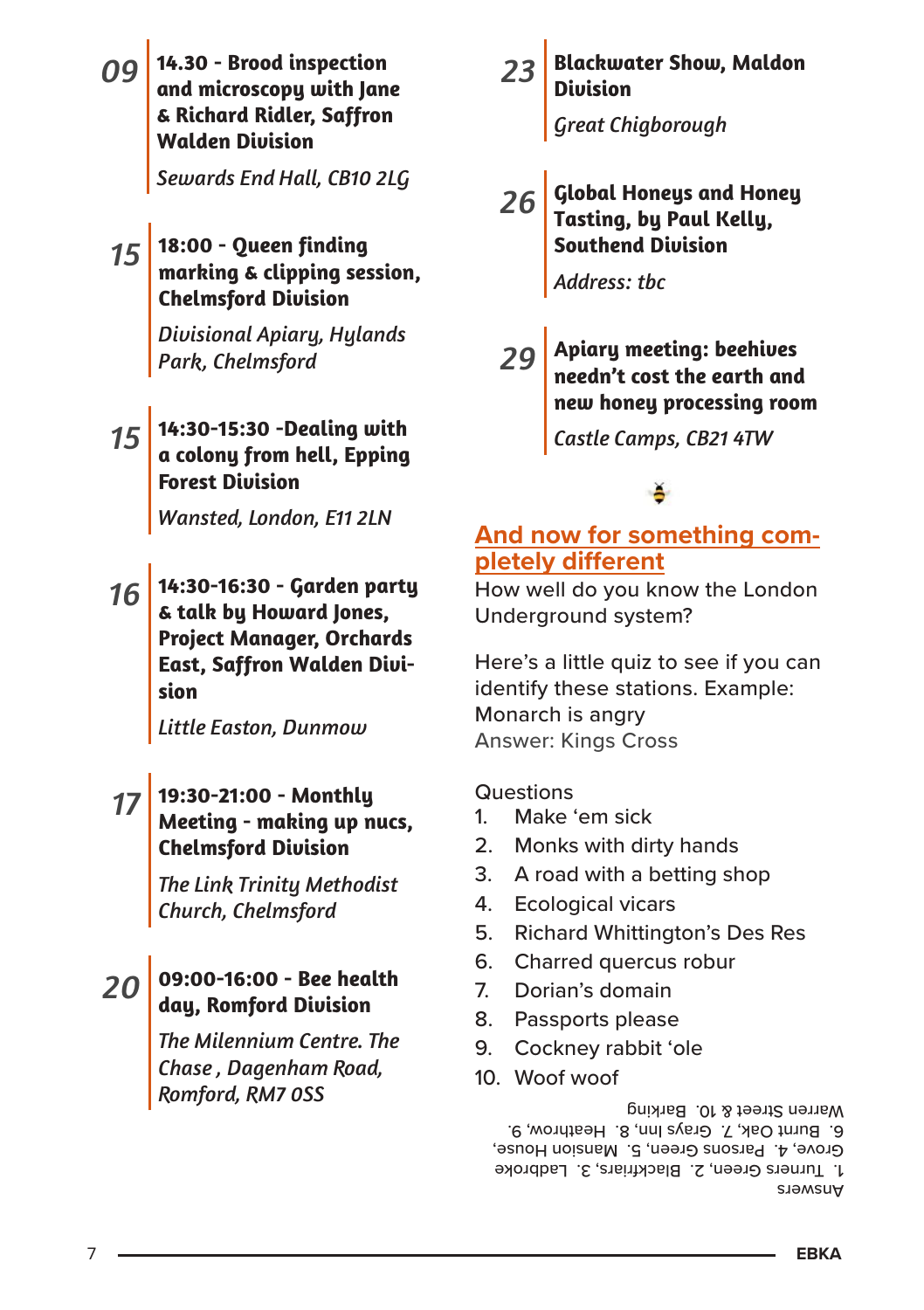# **Update from the CEC Chair**

Jane Ridler, Chair, CEC

I have an introduction to make - we have a new Editor! Introducing Robert Silver (Maldon & Dengie) as our new Essex Beekeeper Magazine Editor. Let



me welcome him on everyone's behalf and encourage you all to think of opportunities to contribute Essex based content for the magazine. It came through very strongly in the recent survey that members want to read more local news. There may be some tweaks in this month's 'Beekeeper' (every editor's prerogative!) but Robert will also be contributing to the reviewing process that the CEC is currently undertaking for the magazine and news distribution.

The new CEC Divisional Trustees and Treasurer were introduced last month. In addition to our new editor we have another member of the team who will provide much appreciated input. Garth Milford, (Saffron Walden Division), will with his expertise in computer systems, be guiding us through our inevitable transition into the new BBKA eR2 membership system when and if it is agreed by the trustees.

Looking forward as another full beekeeping season gets underway – here is a quote from the illustrious 'Father' of Irish beekeeping, the Rev Joseph G Digges, from the turn of the twentieth century. (So many Reverends in the nineteenth century!)

'Speeding upon the fragrant breezes through every sunny hour of May, the gatherers have carried home great quantities of nectar to fill to overflowing each vacant cell. The queen, who possessed of an insatiable desire for reproduction and in the full flow of maternal vigour, has increased by thousands daily the number of her children, now finds herself encroached upon in her domain'.

I hope you are ready for both these eventualities so poetically described, viz. harvesting honey and preventing/controlling/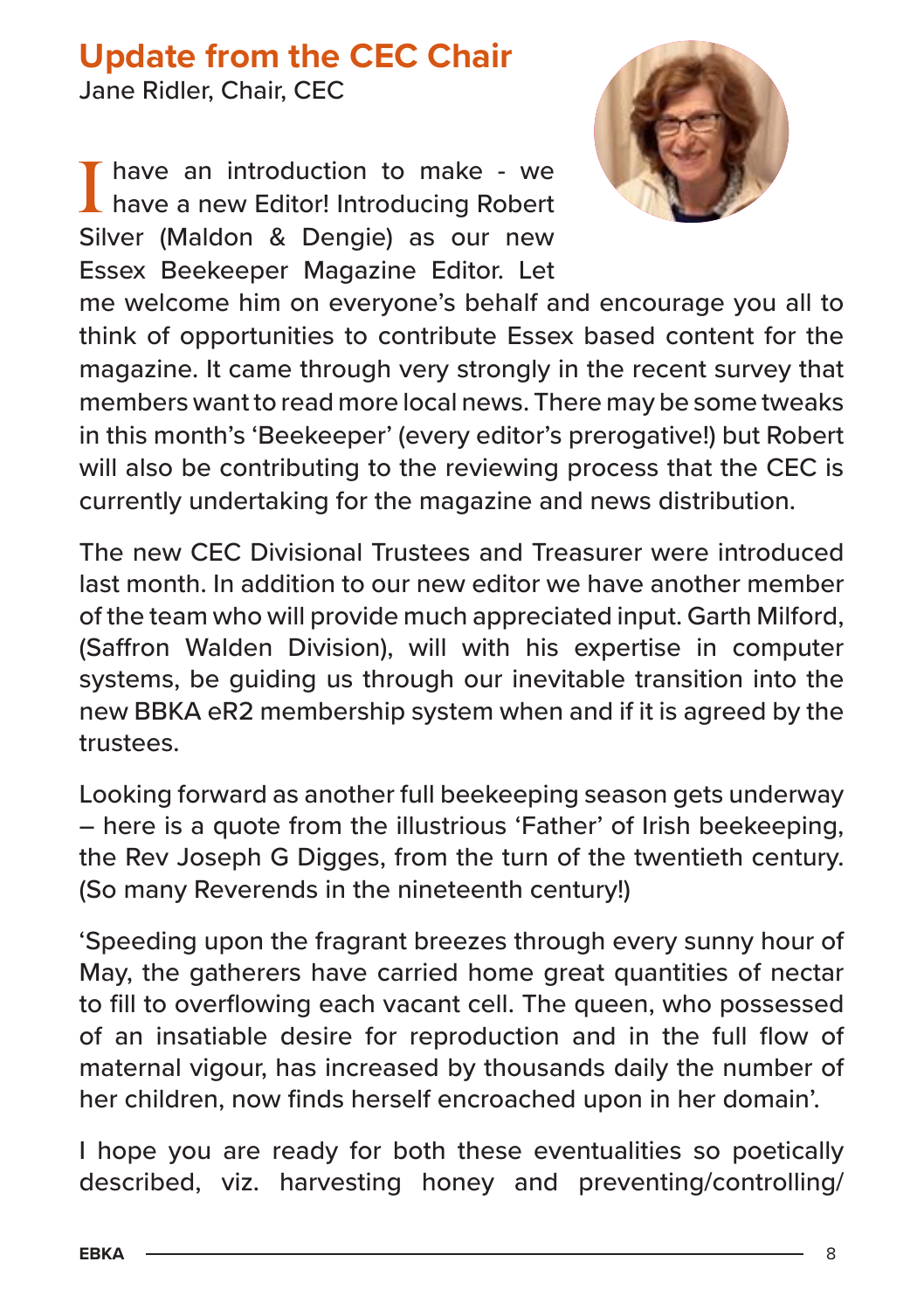collecting swarms (in that order!) After our warm early spring, and even with a cooler March and early April, I don't think swarming will be waiting till into May for us like for Rev Digges.

A couple of weeks ago I attended the Eastern Region Forum in Cambridgeshire, run by Keith Morgan, our Regional Bee Inspector. It has developed into an excellent day of information sharing and lectures on bee diseases and pests. There were two lectures on the Asian hornet and an excellent presentation from Prof. Giles Budge on CBPV. There was a good audience, but Essex was definitely under represented with only 3 delegates. I think it would be a good idea for the future, if a representative from each Division could go along. There was much to be reported back, especially with regard to the Asian hornet. It seems evident that in the last couple of years, the appearance of individuals and young nests have arrived in England as a result of rogue stowaways, on the likes of imported cauliflowers and camper vans. But alas, the strong push of thriving large colonies through France has now resulted in the arrival of the hornets at the north coast. Can they now just be blown over? Make the most of this season!!

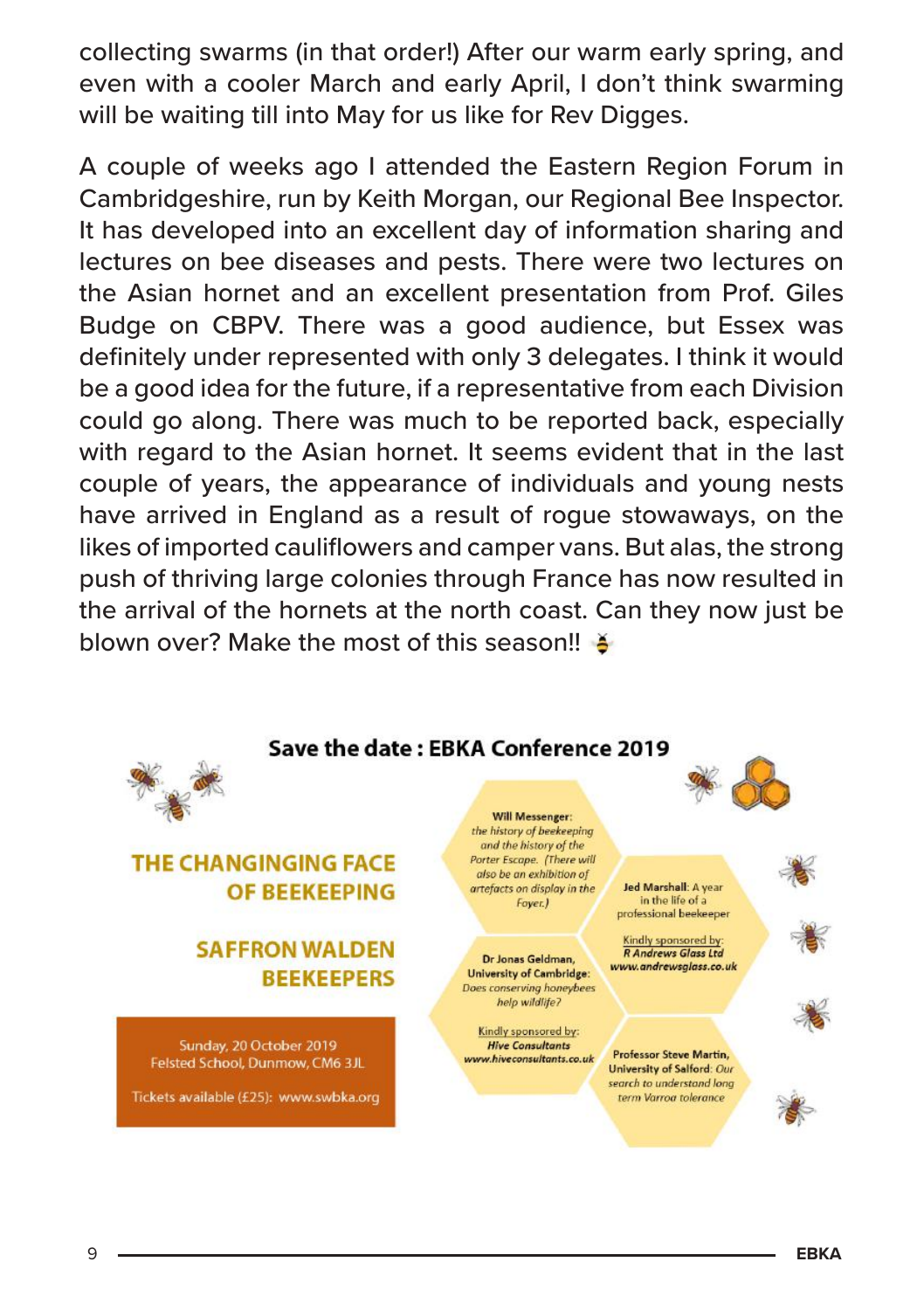### **Teaching apiary nucleus colonies**

By The Ipswich & East Suffolk Beekeepers' Association, via eBees

**Last season Barrie Powell trialled the idea of letting beginners**<br>who regularly came to the Sunday meetings start off their own nucs and manage them until they were confident in handling the colony, at which point they could take them as their own. If you are a beginner beekeeper this is an excellent way of starting off as a nuc is a small colony (in this case 3 frames) that is much easier to handle than a hive-full.

# **Essex Beekeepers' Association**

**Minutes of the 139th Annual General meeting held on Saturday 16th March 2019 at Writtle College, Chelmsford, Essex CM1 3RP**

*These minutes will be considered correct if no objection is raised in writing or by email before Friday 31st May 2019. Any point challenged will be brought before the next meeting for amendment/correction of the record.*

Presiding Officer: Anthony Stark (Braintree Division)

Also present: As Attendance List.

*A period of silence was observed to remember our fellow beekeepers who had died during the past year.*

1. Apologies for absence were received from Derek Johnson, Pat Holden, Terry Watson, Michael Elliott, David Cole.

2. The Minutes of the 138th AGM had been published in The Essex Beekeeper for review by members. No challenges to the accuracy had been received so the minutes were signed by the Presiding Officer as a true record.

3. The Report from the CEC Chair was published in the March 2019 issue of The Essex Beekeeper. The CEC Chair thanked the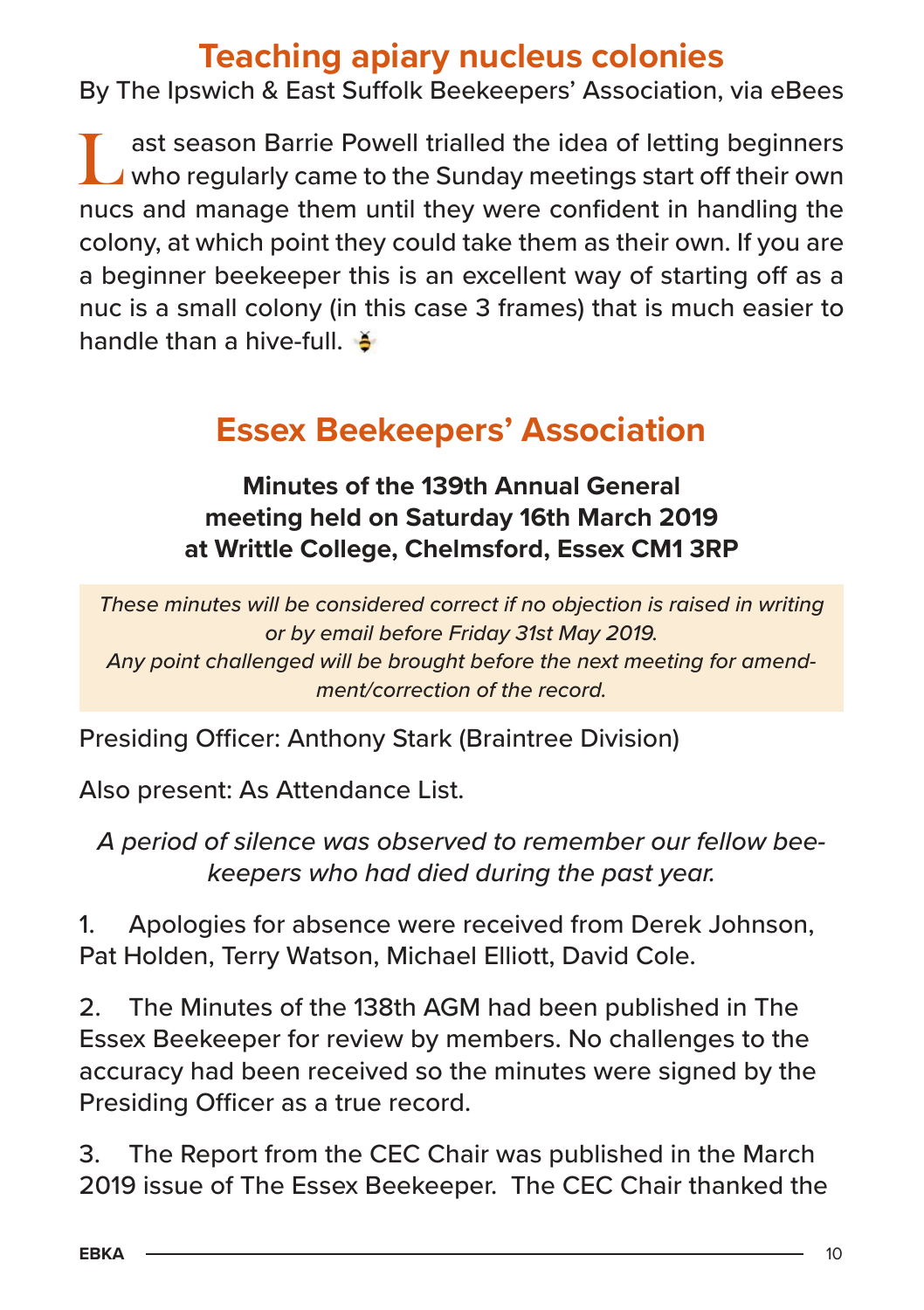retiring Trustees and others, in particular Ian Nichols and Tom Keeper for their contributions.

The Chair said she also wished to thank Jean Smye. Jean is retiring from EBKA CEC roles after three decades of service. After starting as County Secretary, Jean went on to fulfill most roles within the CEC up to this year. The Chair asked members to express their thanks - there was 'hear, hear' followed by a round of applause.

She advised that the current postholders had performed well - Tony Rand, Ted Gradosielski - with Richard Ridler holding the fort as interim County Treasurer - with Paras Shah joining as Treasurer and three new Trustees, together with a new Editor, will further strengthen the CEC team.

Jane thanked the many volunteers in Divisions for their hard work.

The need to update our Policies and Finance rules were ongoing - it was important to balance the vigour of our organisation with the sort of association that we are. For example, Safeguarding the policy was in place and some Divisions have theirs in place and it was important that they cover what specifically happens.

Communication, between the CEC and Divisions and between Divisions was vital. The CEC Chair had visited most Divisions and would get to the others. The need for instant information regarding events, etc. would be the subject of an article in the Essex Beekeeper, which will remain a vital link for the news about Conference, County Honey Show, Bee Health Day, etc.

# **4. General Treasurer's Report and Approval of the 2018 Ac- counts**

Copies of the examined accounts were in the AGM pack.

The interim County Treasurer had been handed over meticulous accounts by Tom Keeper.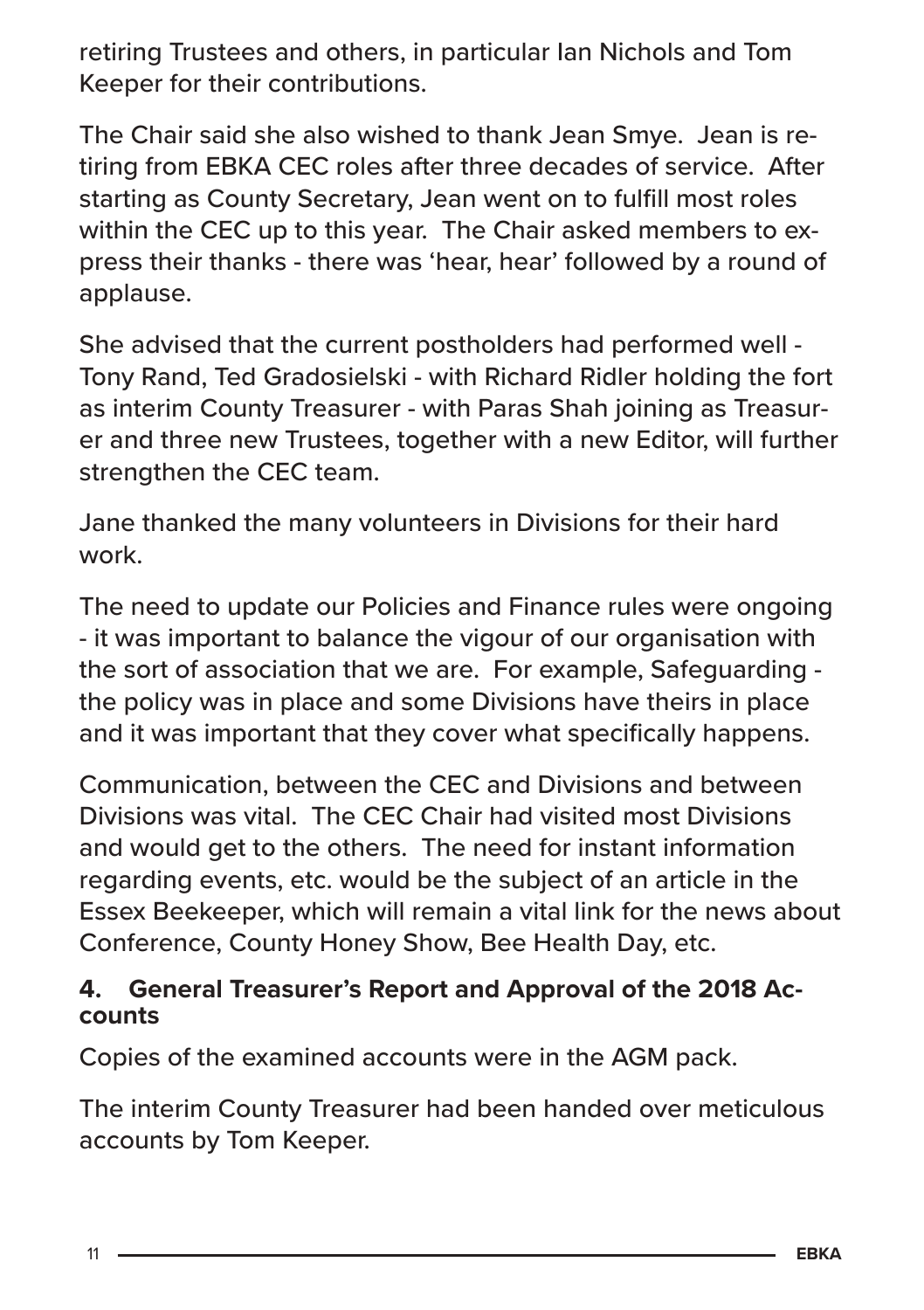He had not made any changes in his short tenure, but was satisfied that more rigour was needed in our financial affairs. If there were any questions on the accounts would members please email - richard ridler@uwclub.net

He was of the opinion that a reserve of £18,000 was too much.

He stressed that the accounts were a Receipt and Payments record only so it was difficult to compare year to year as there was less detail than would be shown by a Balance Sheet.

The accounts were approved *nem con.*

#### **5. Reports from other members of the Central Executive Committee**

The General Secretary had only been in post since the autumn. He thanked those who had been supportive during this brief period and had been involved with those matters contained in reports by others.

The Education Secretary's report was in the AGM pack. It would be for Divisions to organise the Basic Assessment preparation for candidates. Higher level training would be on a one-off basis similar to the Asian Hornet day by Epping Forest Division.

The Examinations Secretary's report was in the AGM pack. Further to this, the Exams Secretary said that she had Certificates to present for those successful in the Modules. Divisions were asked to encourage members to take the Basic Assessment - it was not an ordeal, but a learning process in its own right. 16 members had taken BBKA Module examinations with a further 9 sitting next week.

The Show Committee Chair reported on the progress for this years show. It would take place at Orsett Showground on the Saturday 7th September. The Committee had met earlier in the month with all Divisions having representation. The Judges had been booked. He asked for greater participation in submitting exhibits and attendance at the show, He congratulated Mike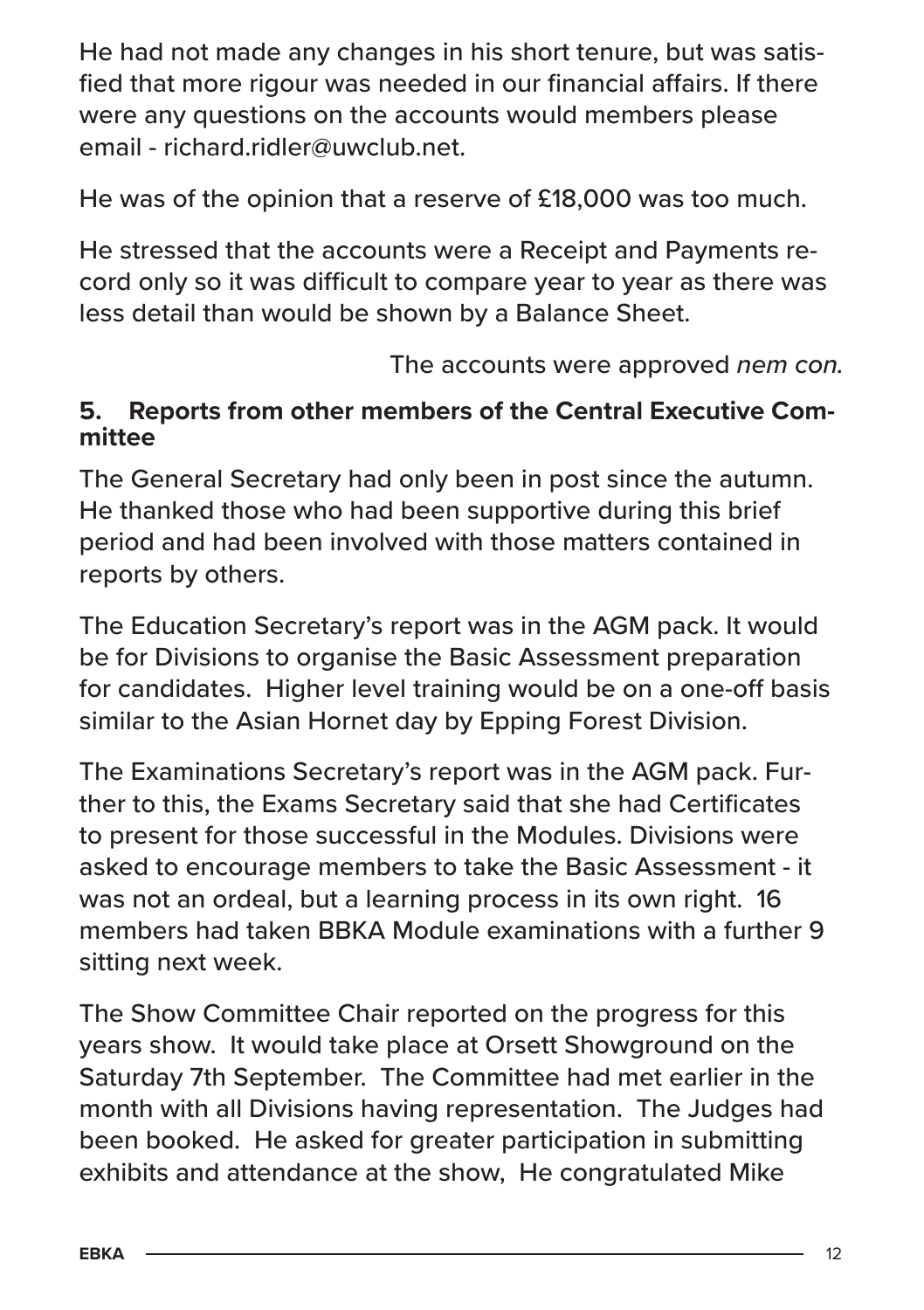Barke and Pauline Tidmas for going on the the National Honey Show and winning major classes with their entries.

#### **6. Election of County Officers (Trustees)**

**CEC Chairman: Jane Ridler** was willing to continue and was re-elected *nem con*,

> Proposed: Nick Holmes Seconded: Paul Abbott

**General Treasurer: Paras Shah** was nominated and elected *nem con*,

> Proposed: Richard Ridler Seconded: Pauline Tidmas

**General Secretary: Tony Rand** was proposed and was elected *nem con*,

> Proposed: Jean Smye Seconded: Ian Nichols

#### **7. Notification of the 2019 Divisional Voting Members (Trustees) and 2020 Presiding Officer**

| <b>Braintree</b>     | <b>Bridget Mudd</b>      |
|----------------------|--------------------------|
| Chelmsford           | Jan Tutton               |
| Colchester           | <b>Tony Rand</b>         |
| DH & Maldon          | <b>Glenn Mayes</b>       |
| <b>Epping Forest</b> | Don McHale               |
| <b>Harlow</b>        | <b>Nick Holmes</b>       |
| Romford              | <b>Paul Wiltshire</b>    |
| Saffron Walden       | <b>Vanessa Wilkinson</b> |
| Southend             | Vernon Amor              |

The 2020 Presiding Officer will be Tony Yeats of Saffron Walden Division.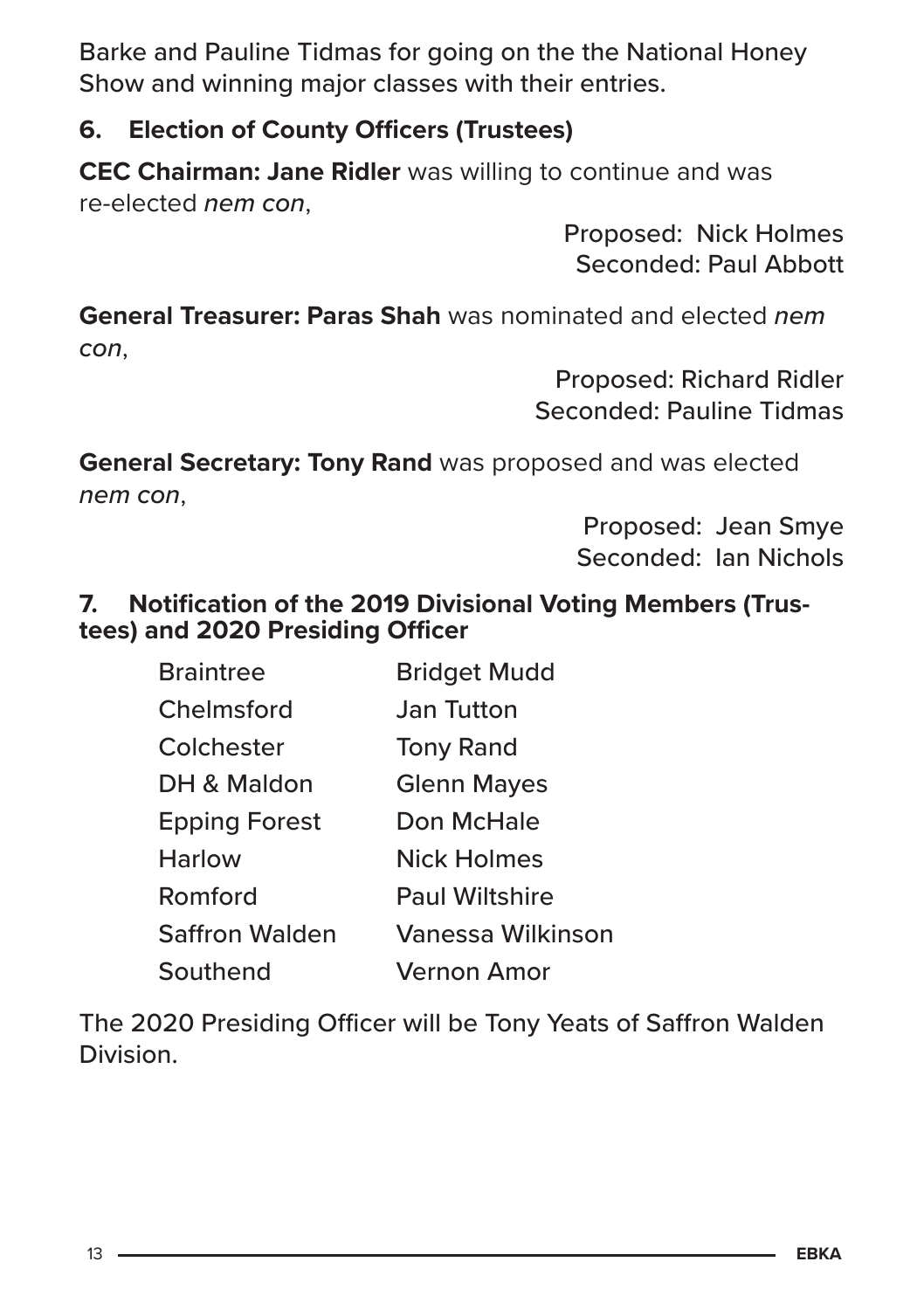#### **8. Election of County Non-Trustee posts**

President: Pat Allen was happy to continue in the post (1 year left of maximum term) and was re-elected *nem con*,

> Proposed: Paul Abbott, Seconded: Jane Ridler

BBKA Delegate: **Richard Ridler** was elected *nem con*,

Proposed: Jane Ridler Seconded: Stuart Mitson

Editor: **Robert Silver** was elected *nem con*

Proposed: Jean Smye Seconded: David Smye

Education Secretary: No Nomination

Examinations Secretary: **Stephanie Green** was proposed and was elected *nem con*,

> Proposed: Jim McNeill Seconded: Jane Ridler

NHS Delegate: **Jim McNeill** was re-elected *nem con*,

Proposed: Paul Abbott Seconded: Jim Rushbrook

Show Committee Secretary: **Pauline Tidmas** was re-elected *nem con*,

> Proposed: Ian Nichols Seconded: Pat Allen

Bee Health Delegate: **Ian Nichols** was re-elected *nem con*,

Proposed: Paul Abbott Seconded: Jan Tutton

#### **9. Notification of CEC Co-opted Members**

| <b>Chair of Governance sub-committee:</b> | <b>Ted Gradosielski</b> |
|-------------------------------------------|-------------------------|
| <b>Minutes Secretary:</b>                 | Vanessa Wilkinson       |
| <b>Membership Secretary:</b>              | Pat Allen               |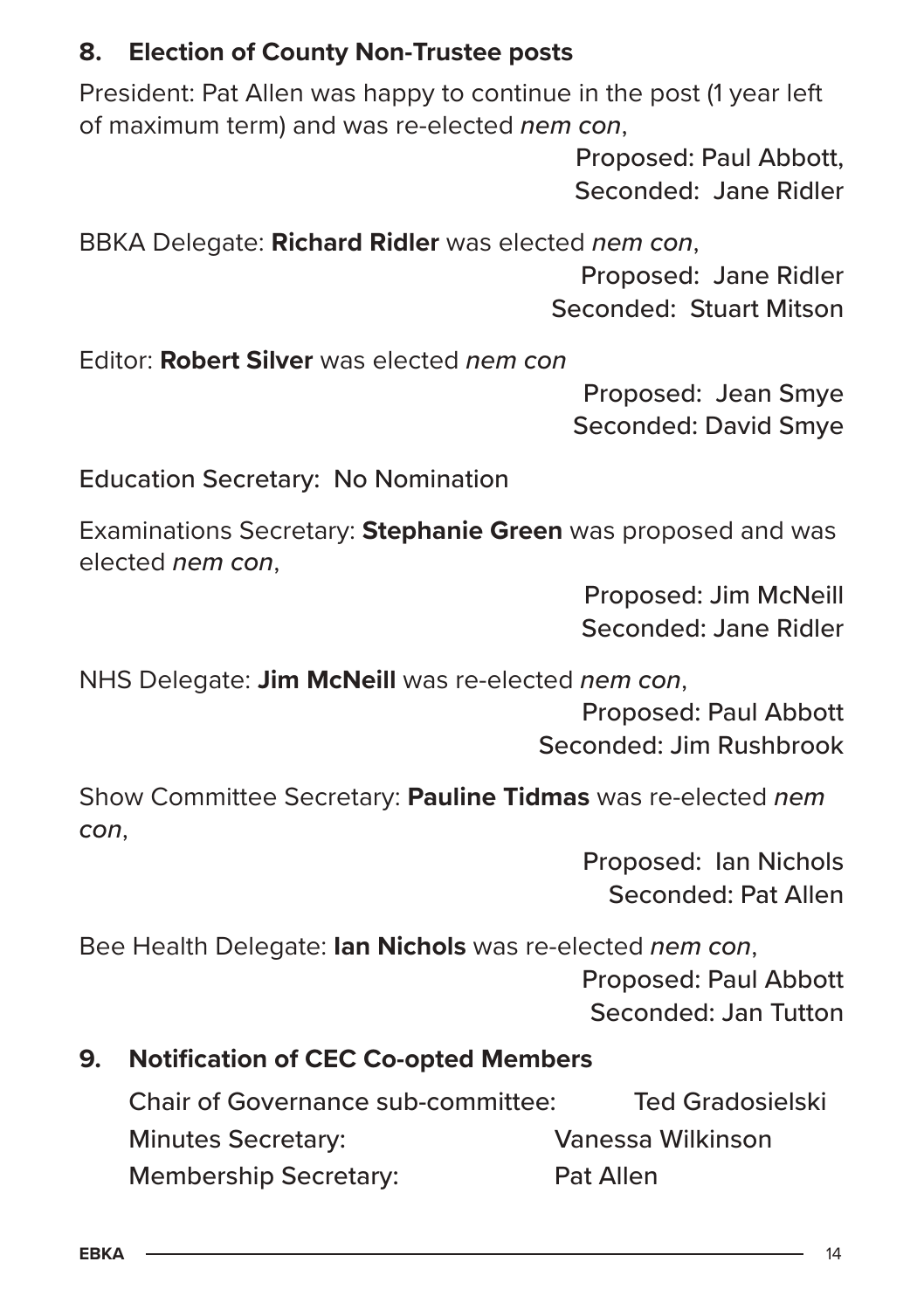Book of Commemoration Sec'y: Penny Learmonth Webmaster: Nick Holmes Advertising Secretary: Jean Smye Distribution Secretary: Michael Elliott

#### **10. Confirmation of Accounts Examiner (External Auditor)**

Richard Ridler explained the need for an examiner so that the association takes some degree of responsibility.

The incoming County Treasurer, Paras Shah, was instructed to organise an accounts examiner.

Ian Grant (Divisional Treasurer - Chelmsford) asked if the examiner needed to be 'professionally qualified' The meeting was advised that the accounts (Divisional and Consolidated) were not required to be audited, only examined. The CEC were to investigate whether an examination by a member from another Division was adequate.

#### **11. Report from the Governance Sub-Committee**

The chair of the sub-committee gave a brief update on the progress made reminding the meeting that the Rules must be 'fit-forpurpose'. The next issue they would tackle would be the Financial Safeguarding standards.

# **12. Conference 2018 Report: Given by Anthony Stark (Brain- tree)**

- Held at Chelmsford Racetrack with 135 delegates.
- Excellent venue and catering.
- Two of the speakers were a bit 'lighter' on beekeeping matters than was hoped but the third speaker (Dr. Rowena Jenkins) was first-class.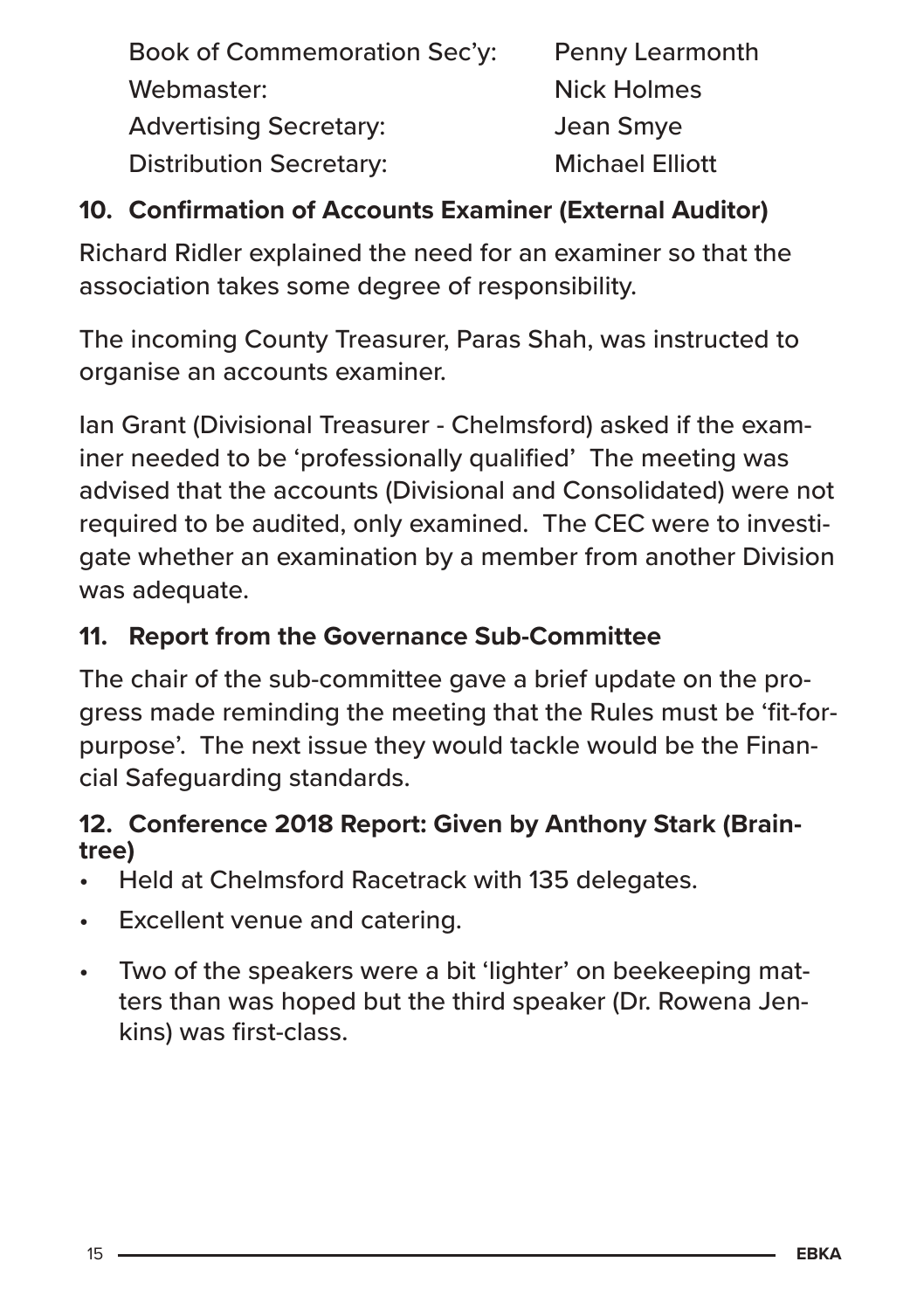#### **13. Conference 2019 Preview: Given by Tony Yeats (Saffron Walden)**

- The Conference will be hosted by Saffron Walden Division, on Sunday 20th October 2019, at Felsted School, Dunmow CM6 3JL.
- The theme will be "The Changing Face of Beekeeping".
- Speakers will be Will Messenger, Jed Marshall, Dr Jonas Geldman and Prof. Steve Martin.
- Price £25 her head.

#### **14. Two Propositions were admitted for discussion**

Two Chelmsford Division members were proposed for Honorary County Life Membership - Roy Hardwicke and Richard Alabone. Written citations were available for the meeting. The CEC recommended acceptance. The elevation of the two members were agreed *nem con*.

#### **15. Installation of 2019 Presiding Officer**

Tony Yeats, Chair of Saffron Walden Division, will be Presiding Officer for 2018. Tony read from the Book of Commemoration.

- This concluded the AGM business -

Presentation of Awards

BBKA certificates were given out by the EBKA President, Pat Allen for those members who were successful in the BBKA Module examinations.

(Certificates for absentees were collected by an attendee from their division).

Break for refreshments kindly provided by Saffron Walden Division

Presentation by Clive de Bruyn

Following the AGM there was a presentation by Clive be Bruyn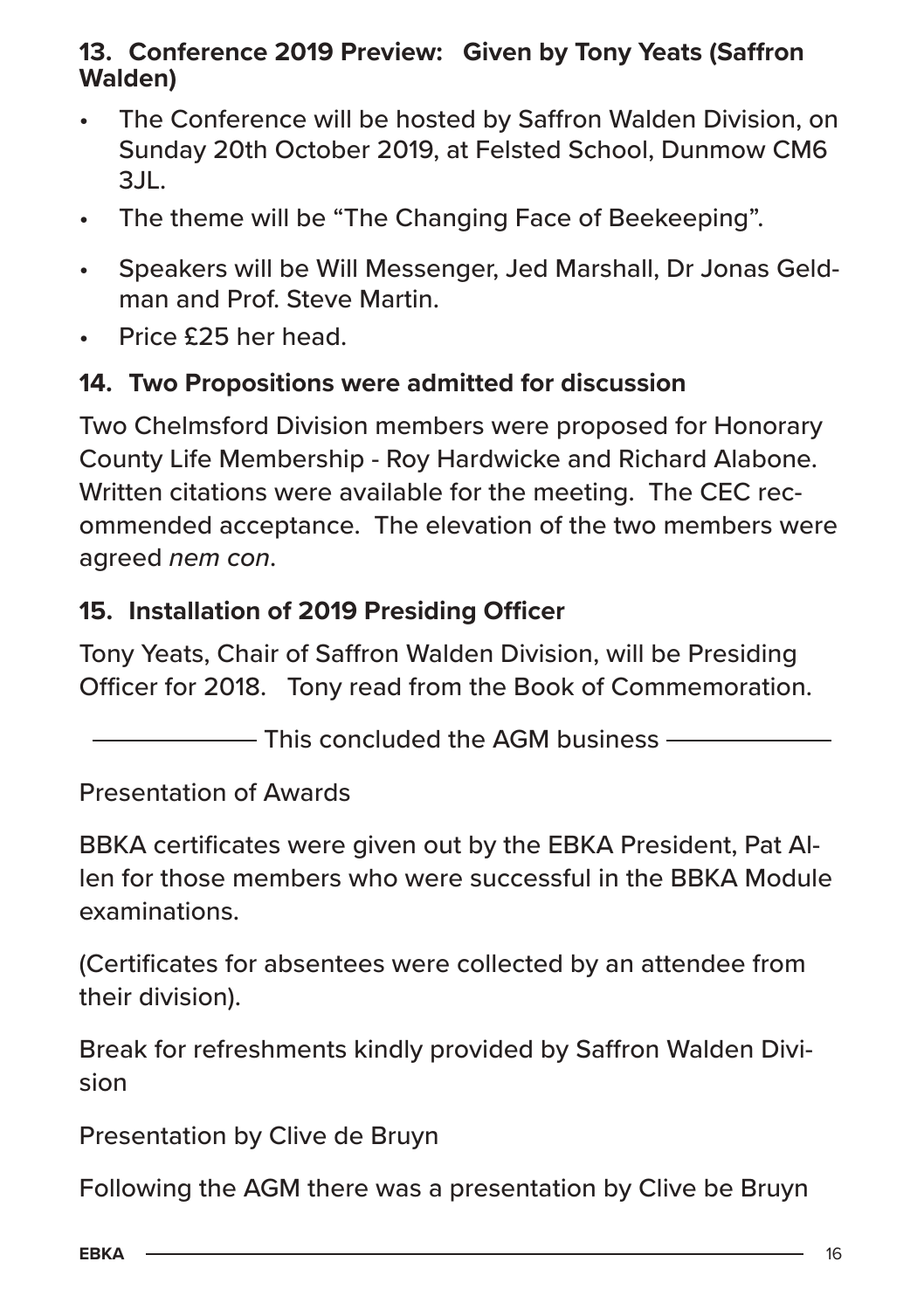on 'Important things beekeepers have taught me'. This proved to be another interesting and informative talk by Clive. He showed many photographs of beekeepers past and present who have influenced his journey from metallurgist to world-renowned beekeeper and author.

Much information of past events and people was called forth, leaving the younger members with an appreciation of the history of beekeeping in Essex and 'older' members with fond memories of the characters and places of past decades.

The meeting finished at approximately 5.15pm.  $\bullet$ 



**Articles appearing in The Essex Beekeeper are not necessarily the views either of the Editor or the Essex Beekeepers' Association**

To ensure inclusion within the diary of county-wide events would Divisions provide the editor with details of local meetings by the 4th of the previous month.

Robert Silver – robert.silver@outlook.com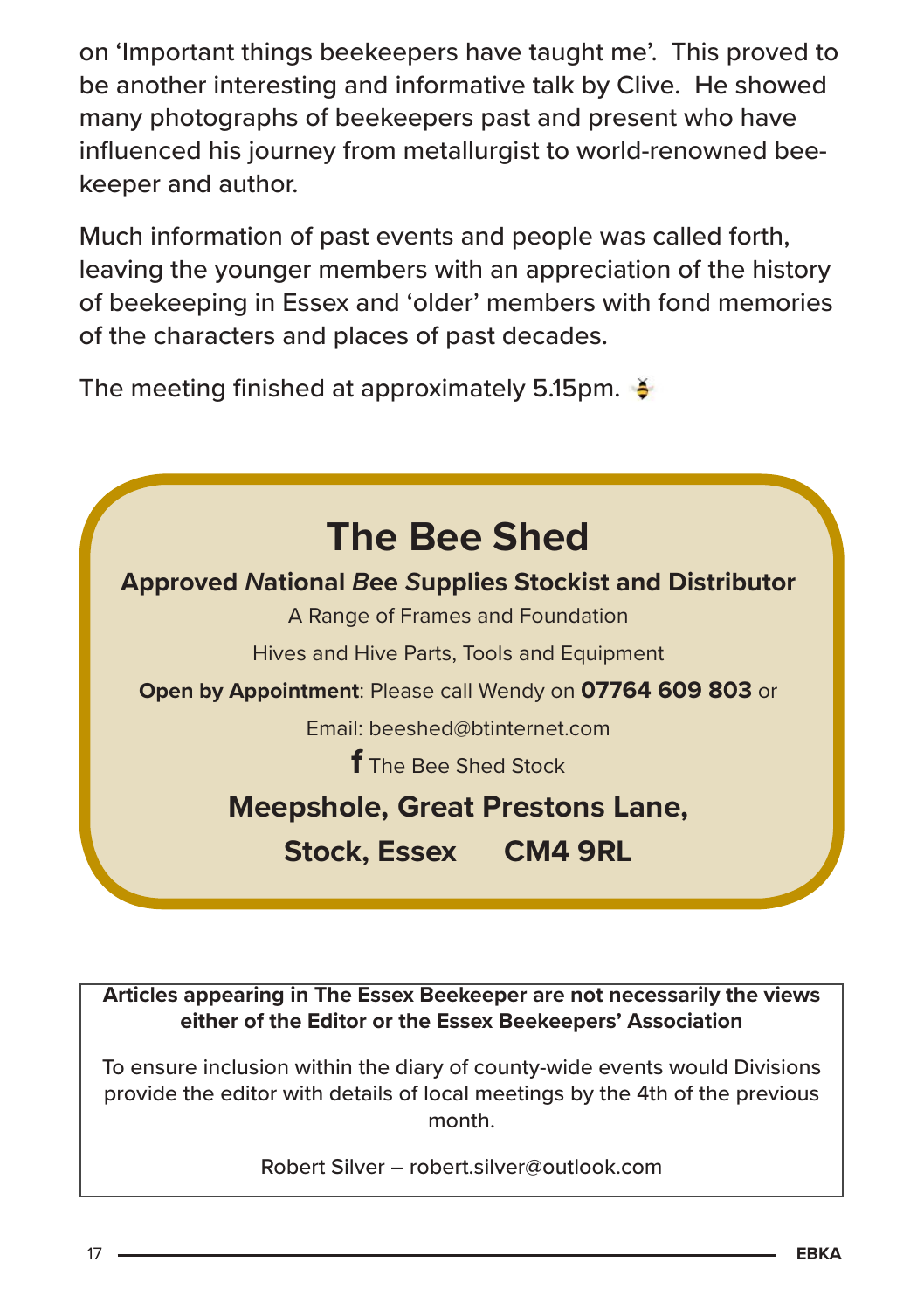# **Who's who and how to contact them**

# **EBKA Trustees**<br>**President** Pa

Pat Allen, Hon CLM

**Chair of CEC** Jane Ridler E: jane.ridler@uwclub.net T: 01799 218023

**Gen Secretary** Tony Rand E: secretary@ebka.org

**Treasurer** Paras Shah E: treasurer@ ebka.org

**Braintree** Bridget Mudd E: bridget.mudd@yahoo.com

**Chelmsford** Jan Tutton E: cec@chelmsfordbeekeeper.com

**Colchester** Tony Rand E: tony@agewhatage.com

**D.H. & Maldon** Glenn Mayes E: trustee@maldonbeekeepers.org.uk

**Epping Forest** Don McHale E: donaldmchale@gmail.com

**Harlow** Nick Holmes E: wwwcight@gmail.com

**Romford** Paul Wiltshire E: paul.g.wiltshire@btinternet.com

**Saffron Walden** Vanessa Wilkinson

**Southend** Vernon Amor E: blueboys21@aol.com

#### **Regional Bee Inspectors**

**Epping Forest and Romford Divisions (excluding Brentwood)**

Peter Folge E: peter.folge@apha.gsi. gov.uk T: 07775-119433

#### **All other Divisions:**

Keith Morgan E: keith.morgan@apha. gsi.gov.uk T: 01485-520838 or 07919-004215

# **The Essex Beekeeper**

#### **Magazine & Web site**

**Editor**: Robert Silver E: robert.silver@outlook.com T: 07956-487703

**Advertising**: Jean Smye E: jsmye@sky.com

**Mailing Secretary**: Michael Elliott E: michaelelliott55@sky.com

**Web site**: Nick Holmes E: webmaster@essexbeekeepers.com

# **Divisional Contacts**

| Braintree            |
|----------------------|
| Chelmsford           |
| <b>Colchester</b>    |
| D.H. & Maldon        |
| <b>Harlow</b>        |
| <b>Epping Forest</b> |
| Romford              |
| Saffron Walden       |
| <b>Southend</b>      |
|                      |

**Fiona Cutting Nick Holmes** T: 07730-735752 **Epping Forest** Robin Harman T: 07971-237312 **Pat Allen Saffron Walden** Vanessa Wilkinson T: 01799-542337

**Jan French T: 07725 166 609 Colchester** Morag Chase T: 01206-522576 **D.H. & Maldon** Carlie Mayes T: 07979-862952

Pat Holden T: 01702-477592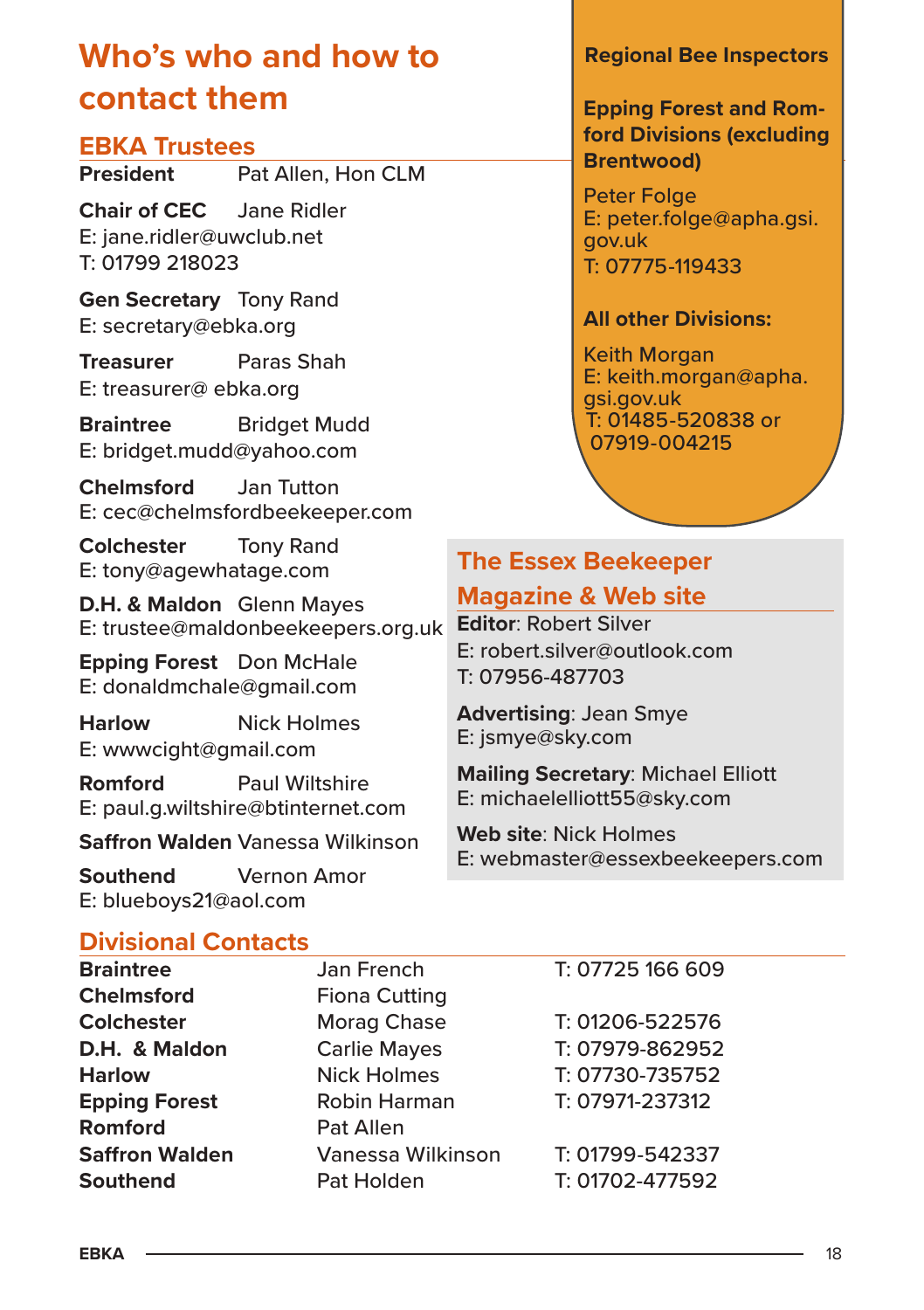# **UNIVERSITY OF SUSSEX - LASI WORKSHOPS 2019**

re you interested in learning more about honey bees and other social insects?



If so, then the Laboratory of Apiculture and Social Insects (LASI), based at the University of Sussex is offering a number of workshops from July through to October this year. The first of these workshops looks at determining why honey bees visit certain flowers in preference to others; why the decline in some flowers has lead to the decline in some species and what we can plant for their benefit. It is aimed at anyone who has an interest in helping all types of bees through ornamental and wild flowers.

Towards the end of the season in October, a further workshop looks at how to decode the 'waggle dance' discovered by Karl von Frisch for which he received the Nobel Prize in 1973

Workshops are £20, are lead and taught by Professor Francis Ratnieks, Dr Karin Alton as well as other bee researchers from LASI. They are held at Sussex University, near to a Brighton railway in Falmer and run from 1130am to 3pm.



For a full list of workshops - visit the EVENTS page on the University's website (http://www.sussex.ac.uk/lasi/newsandevents/events)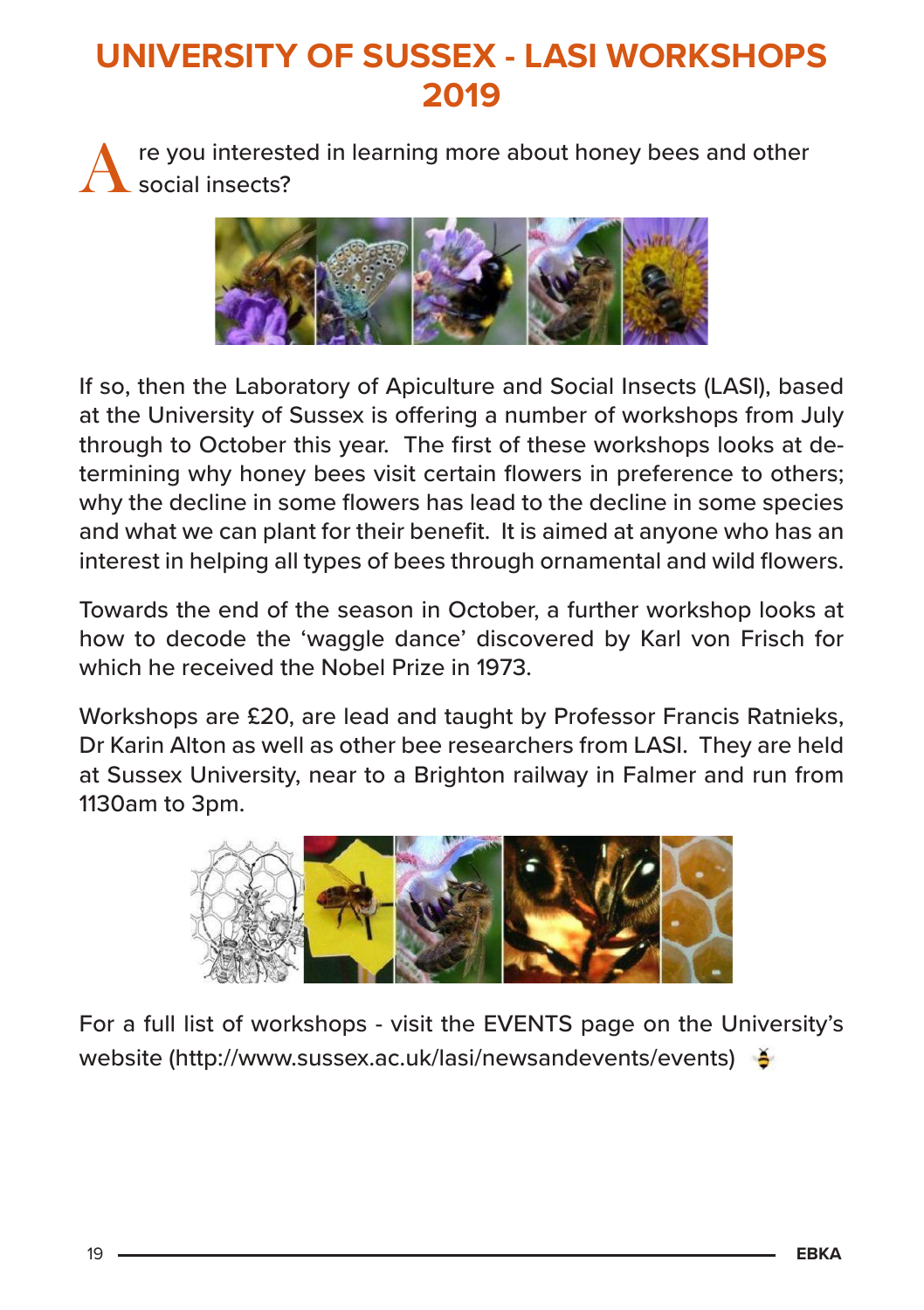# **A Conference to Combat Invasion**

By Eric Beaumont

The permanent arrival to our country of the alien Asian hornet will have profound effect on British ecology and it was appropriate that the image of Corporal Jones opened a recent Copped Hall Conference, organised by Epping Forest Beekeepers' Association and entitled *Invasion! How to Do What, and When*.



A picture of Copped Hall taken by Peter Warne

Copped Hall was the site of an Elizabethan house and the first performance of Shakespeare's A Midsummer Night's Dream. A replacement grand Georgian mansion was extended in Victorian times, but in 1917 it caught fire, was abandoned and later assetstripped by fly-by-nights and ne'er-do-wells. In 1995 it was saved when a Trust of local volunteers bought it from under the nose of the developer. It has been restored slowly according to funding and so reveals the scars of its existence and revival. It is a place of mystery and romance, has a working walled garden, underground vaulted kitchens, and is open to visitors.

Ninety-five beekeepers convened at Copped Hall from all parts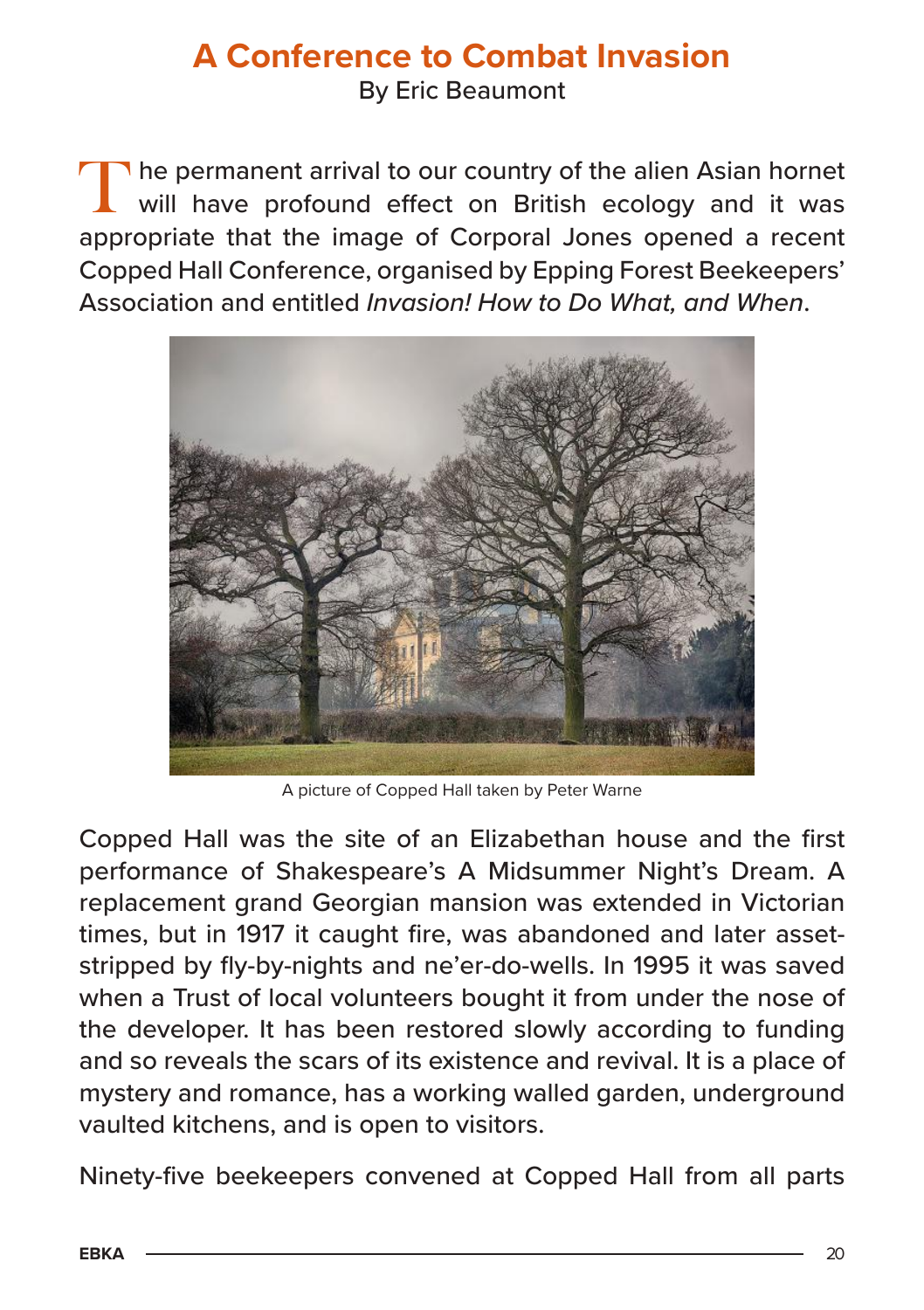of Essex, Hertfordshire, London and Surrey, to hear Regional Bee Inspector Peter Davies present the story of the DEFRA National Bee Unit (NBU) and its work to find and destroy nests. Andrew Durham, from Cambridge BKA, painted a comprehensive picture of the French experience, British expectations and likely methods of control. Bob Hogge, past-President of Jersey BKA, told an impassioned tale of the island's experience of the hornet, and Stephen Auty drove from Exeter to give us his view from the perspective of a professional beefarmer.

The Asian hornet (Vespa velutina nigrithorax) is a voracious predator of insects, and predominantly of the European honeybee, Apis mellifera. The main job of the honeybee is not honey production but pollination, and as it is a significant pollinator - which together produce one-third of the food we eat - it is clear that the decimation of honeybees will become a grave national issue.

The hornet arrived from Asia at the port of Bordeaux in 2004 in a consignment of pottery. One hibernating queen emerged and her progeny has spread throughout much of France and made inroads into northern Portugal. The UK has not been spared, and as the insect is established in Jersey, Brittany and close to the coast of Calais, it is unsurprising that the British mainland has been visited.

In 2018 the hornet was discovered in Somerset, Devon, Hampshire and Kent, and known nests were destroyed. If destruction was successful it will have prevented the hibernation of over-wintering queens, which emerge to construct Spring nests the size of tennis balls, often in sheds and urban buildings. Once established the hornets depart and build a second, much larger nest, often high in trees. Nests will be defended vigorously but the insect has an undeserved media reputation for danger.

The NBU is under-staffed and under-funded and only concerted public vigilance will be able to control incursions. Beekeeping associations are establishing Asian Hornet Action Teams to coordinate sightings. Epping Forest BKA has one such AHAT and its beekeepers are ready for combat.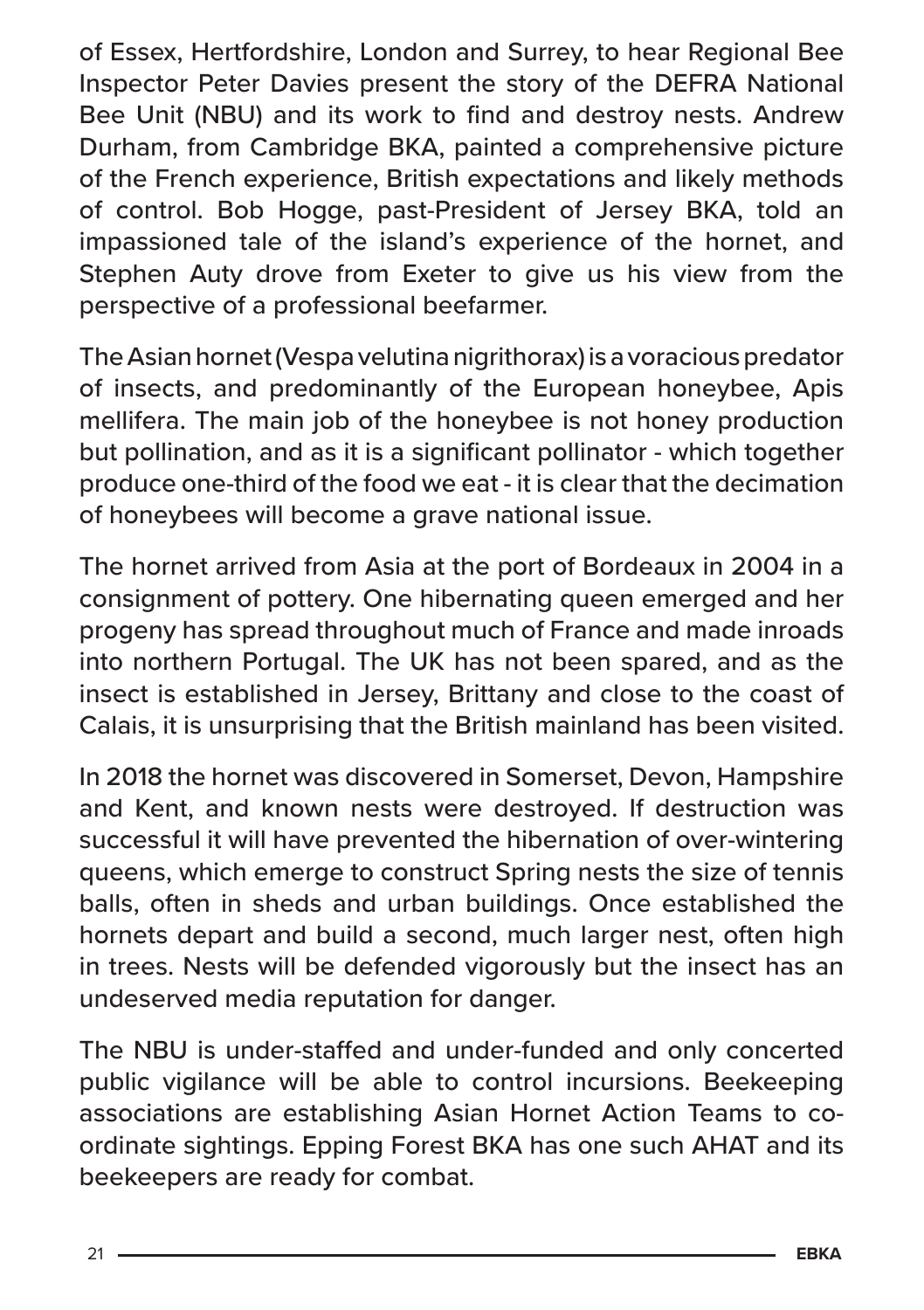What can the public do? First, learn to recognise the insect, which has distinctive yellow legs and one yellow abdominal band, but is darker and at 25mm smaller than our valuable European hornet, Vespa crabro. Secondly, add to mobile phones the Asian Hornet Watch app from nonnativespecies.org.uk which has identifying pictures of wasps, hornets and bees. Most importantly, we must adopt Corporal Jones' mantra and avoid invasion panic.



# www.thebeeshop.co.uk

**Quality Beekeeper Clothing At Affordable Prices Full Suits, Smocks, Bee Vests & Veils** Full adult suit - £52 (with free postage) **From Somerset** Email: michaeljohnduckett@gmail.com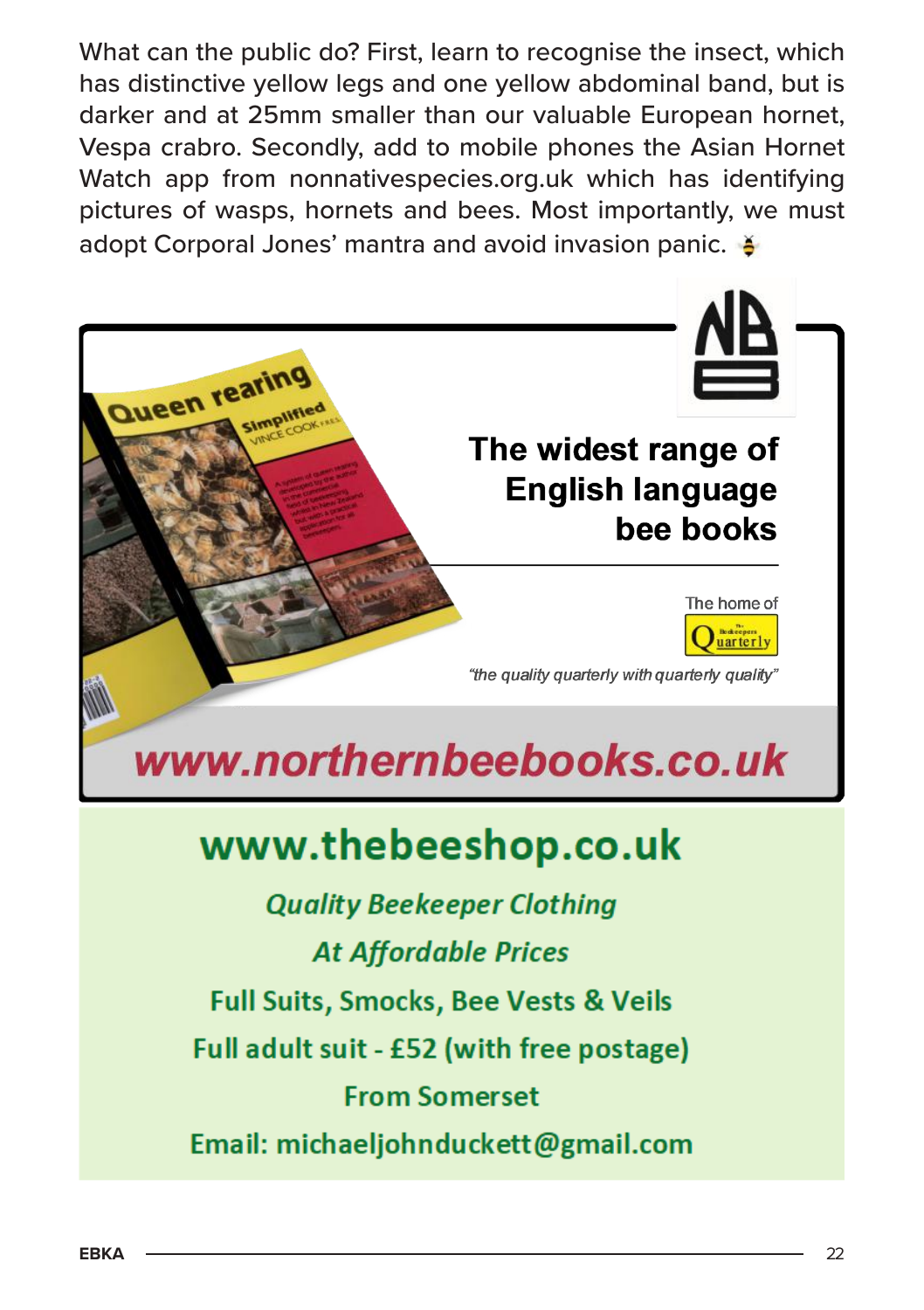Essex Beekeepers' Association presents a

# Bee Health & Disease Recognition Day



 $at$ 

**The Millennium Centre** 

The Chase, Dagenham Road, Romford, RM7 0SS Thursday 20th June 2019 10 am - 4pm Reception 9.30

Suitable for Beekeepers of all levels of **Experience** 

Come and meet your Eastern Regional Bee Inspector Keith Morgan and local Seasonal Bee Inspectors.

This relaxed & friendly day will include a mixture of presentations, Useful Tips & Hints with Discussions.

#### Apiary Hygiene - Varroa - Live Comb Recognition

#### **Asian Hornet**

Plus, a practical Session in the apiary observing how inspectors

manipulate and check for disease.

# **IMPORTANT**

#### Bring CLEAN Protective Beekeeping Clothing and a packed lunch. Tea & Coffee will be provided.

Pre Booking of Places is Essential as a limited number available Contact; Jim McNeill on 01708 765898 answer phone, or iimandliz44@aol.co.uk